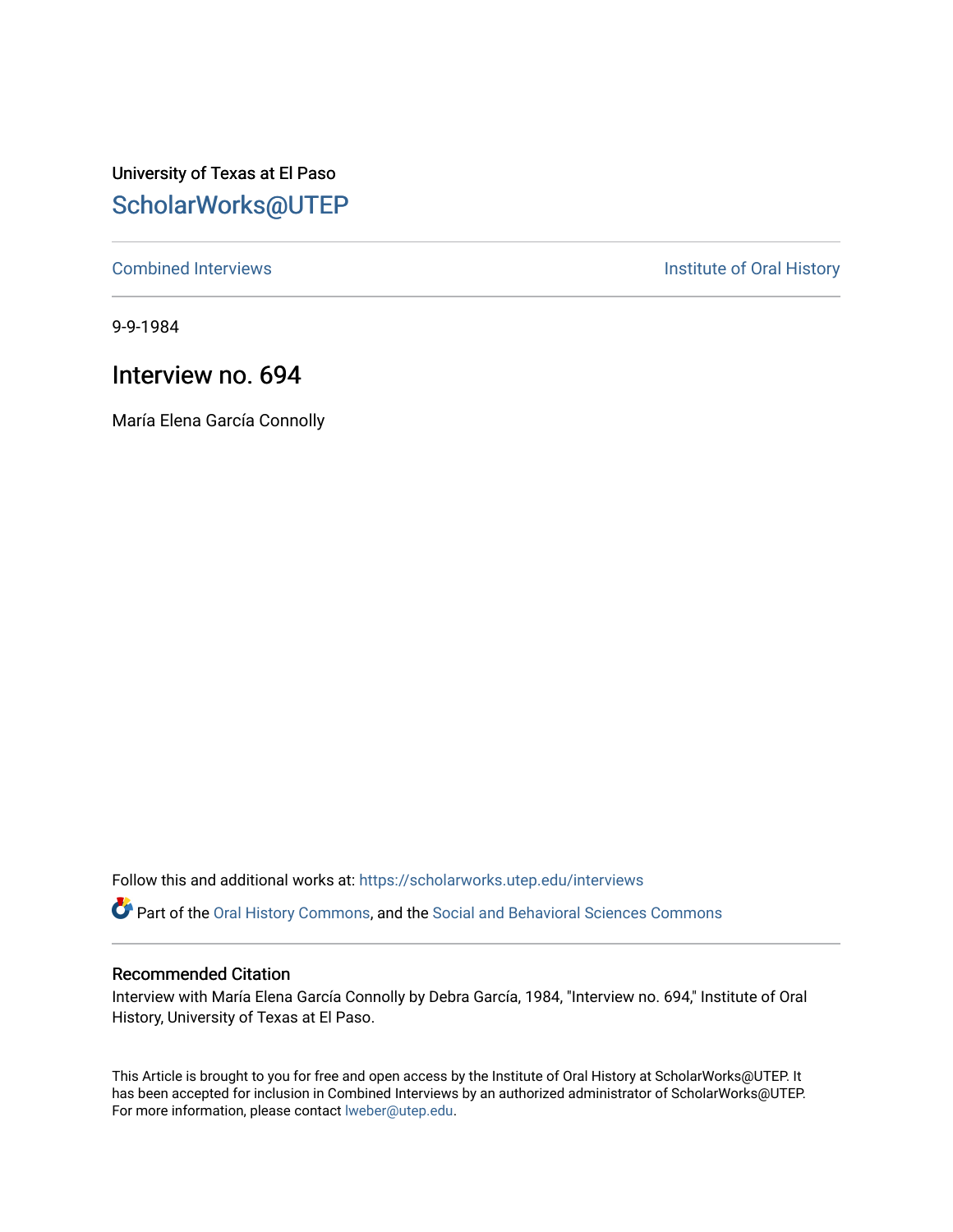### UNIVERSITY OF TEXAS AT EL PASO

### INSTITUTE OF ORAL HISTORY

| INTERVIEWEE:       | Maria Elena Garcia Connolly |
|--------------------|-----------------------------|
| INTERVIEWER:       | Debra Garcia                |
| PROJECT:           | History of the University   |
| DATE OF INTERVIEW: | September 9, 1984           |
| TERMS OF USE:      | Unrestricted                |
| TAPE NO.:          | 694                         |
| TRANSCRIPT NO.:    | 694                         |

### BIOGRAPHICAL SYNOPSIS OF INTERVIEWEE:

Member of refugee family during the era of the Mexican Revolution; attended the College of Mines in the 1930s.

#### SUMMARY OF INTERVIEW:

Why her family had to leave Mexico and come to the United States in 1916; settlement in El Paso; her schooling at St. Mary's, Loretto and El Paso High; her attendance at the Texas College of Mines; work as a teacher; some Mexican American graduates from the College of Mines and their careers; professors; sports; dances.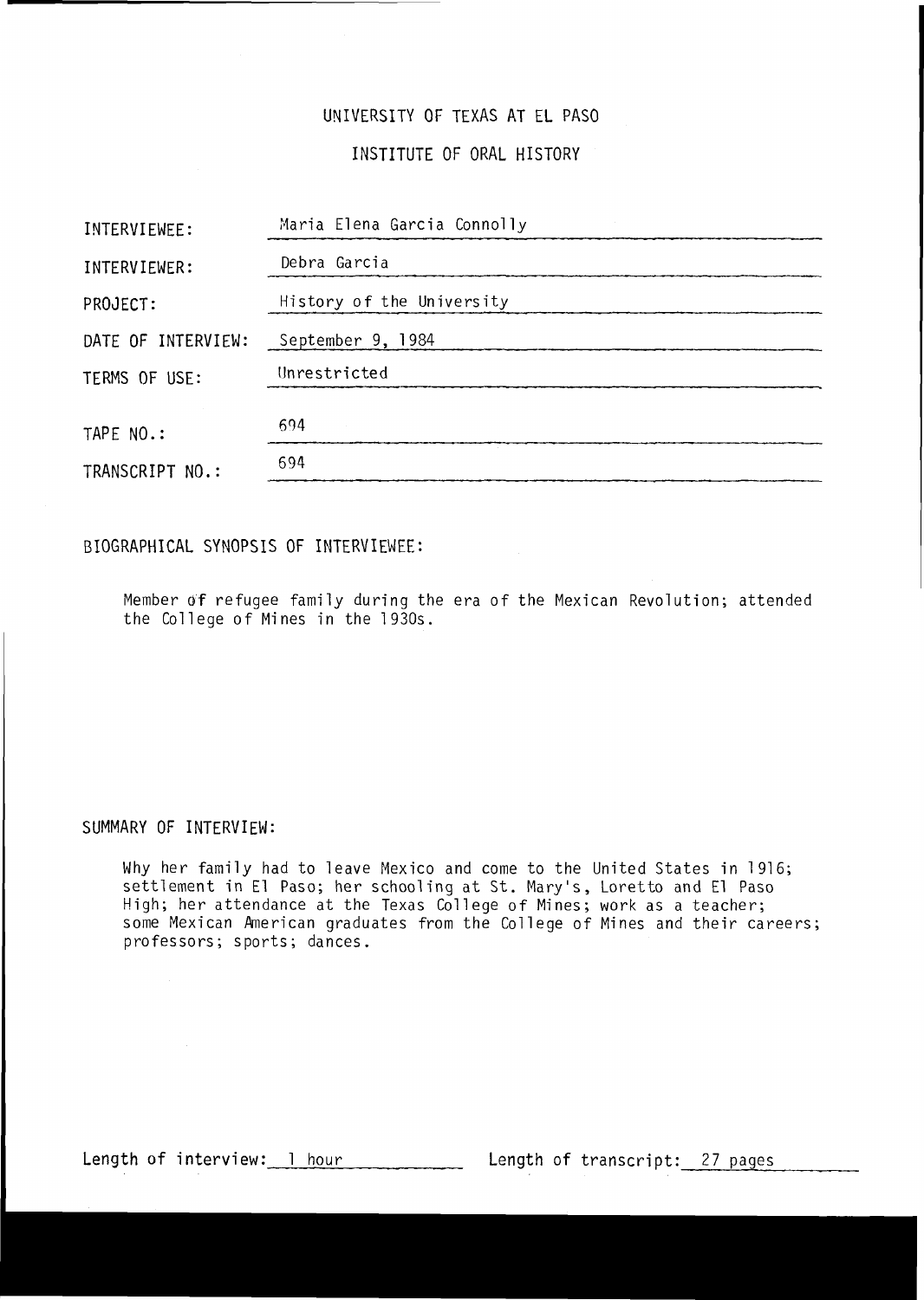Maria Elena Garcia-Connolly by Debra Garcia September 9, 1984

. '

- G: At this point I'm just going to ask certain questions, a little biography. When and where were you born?
- c: I was born in Aguascalientes, the capital of the state of Aguascalientes in Mexico, on August 18, 1914. And I was two years old and my brother was six months old when we had to come all of a sudden to the United States.
- G: Who had to come to the United States?
- c: My father, my mother, my brother and myself.
- G: What was the reason for you coming to the United States?
- C: My father was Superintendent of Railroads in Aguascalientes, and one evening all of a sudden one of the workers came in and said, "Don Felix, Don Felix! Villa is sending men to kill you!" My father said, "Well, why would he want to kill me?" And then the man said, "There is a very wealthy miner and rancher in Zacatecas also named Felix Garcia, and he heard that you were here and he is sending some men to shoot you immediately."

So we got our things as quickly as we could. I couldn't take my maid because certainly her father wouldn't let her go with us, so my mother and my father carried my brother and myself. My brother was very young so he didn't give trouble. I was two years old so I had been used to my maid. So all the way from Aguascalientes to Juarez, I cried. Now, my parents did not have transportation so they came in the cattle car, and there was no place to sit. And the minute my mother sat down even on the floor of the train, I would begin yelling and crying, "I want my nana, I want my nana!" And then my mother would have to walk back and forth, back and forth with me. Now, I wasn't very little, so when we got to Juarez, my mother developed phlebitis from having to carry me back and forth.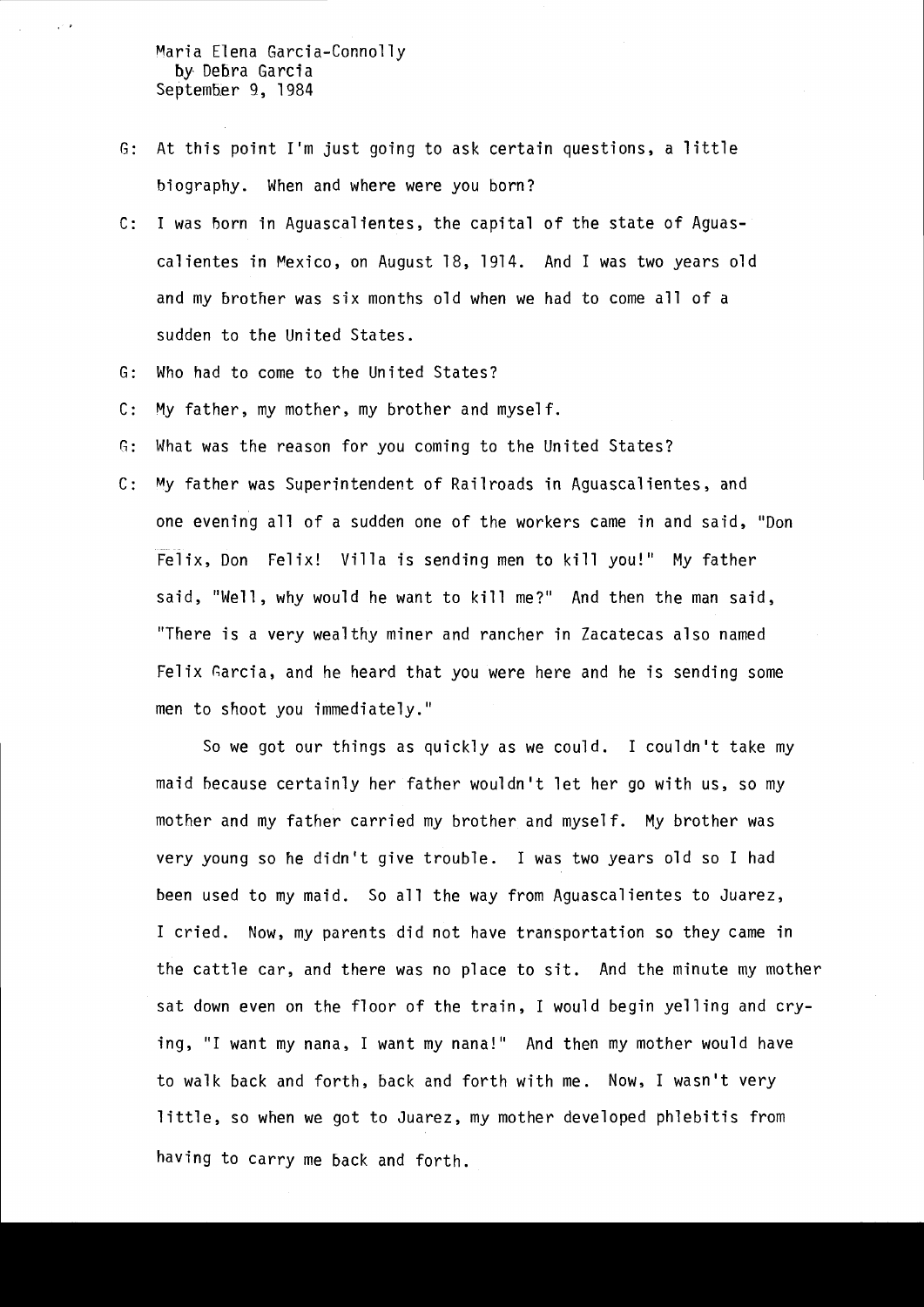Now, there was no money and my father got another job at the railroad in Juarez, but his only hope was that soon we would be able to come to the United States.

G: When did you come to the United States?

C: We came to the United States on Halloween, 1916. And my mother thought that this place was crazy--all these kids dressed in black like witches costumes running back and forth on the street. My mother said, "What in the world is happening?" So one of my aunts told her, "Oh this is la noche vibre. It's Halloween." So, well, she finally was able to kind of console herself.

First we lived in Juarez in a little boardinghouse, and my father was just gathering money enough to come across. So we came across on the streetcar, and then at the end of Myrtle Avenue, one of my aunts met me and the cousins. They were all older than we, and they took us to their house that was on Magoffin. Oh, it was around where Cristo Rey is, it's on Cotton and Magoffin, and we lived there for a while. My father wasn't working on the railroad now.

G: And your mother was a homemaker?

C: My mother was at home. As sick as she was, washing by hand, doing everything that she had never done in her life, because my father and her mother had always had servants.

But my father also sacrificed. He got a job at the smelter, and to economize he would walk from Magoffin Street every morning to the smelter and walk back. He could not spend any money. And when he got paid at the end of the week or the month or whatever it was, he would give my mother the money in gold coin. They paid them in gold coins, and my mother would get the money for the rent and get the money for food and everything. And of course she would go to church as often as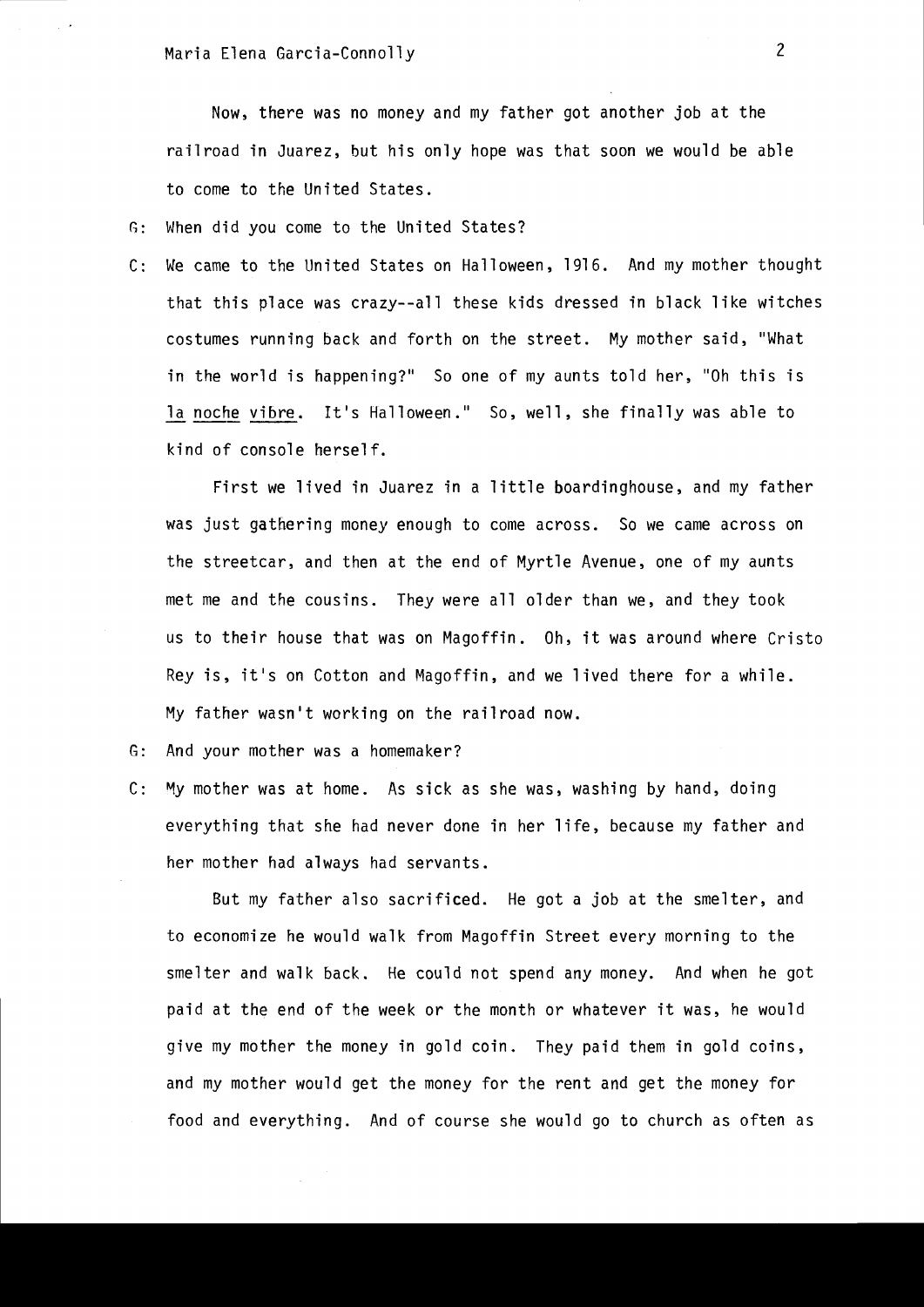she could. She couldn't always go every /day/ because she was so busy at home.

G: Now what school did you attend here, what elementary school? C: When I was six years old my father and mother decided that I was going to Saint Mary's. By that time we lived on Texas Street on the 900 block. We moved, we lived on Texas Street, and my mother wanted me to go to Saint Mary's because my father said that he would see the Sisters there and that the children seemed very polite and very nice. So I went first to Saint Mary's, 'cause my brothers were younger than I.

I spoke no English. Then my mother decided to take me on the first day of school. She dressed up very pretty, because even if I do say so, she was a very handsome person. She dressed very pretty in a black taffeta dress and a black hat with a black feather. She looked very handsome. And she took me to school. In those days one paid a dollar a month for tuition. Well, the Sisters said, being as I spoke no English, my tuition would be three dollars. Oh, incidentally, at that time my father worked for the Southern Pacific Railroad. And so  $M$  ama paid... the books were extra and I think it was six dollars altogether. I think I learned English in a month. It was a case of necessity. I was the only Mexican child in the whole school.

- G: Sink or swim.
- C: So, no other way, I just had to learn. Now, my pronunciation was pretty strange, but I corrected it as /I<sup>T</sup> went along. I remember in the third grade we were drawing pictures, and I had wanted a picture of a Chinese man that I had seen. And I asked my best friend, "Give me the Chee-NE-se." You see, I had seen it written, Chinese, but how was I to know to pronounce it? (Chuckles)  $\,$  So, I said Chee-NE-se.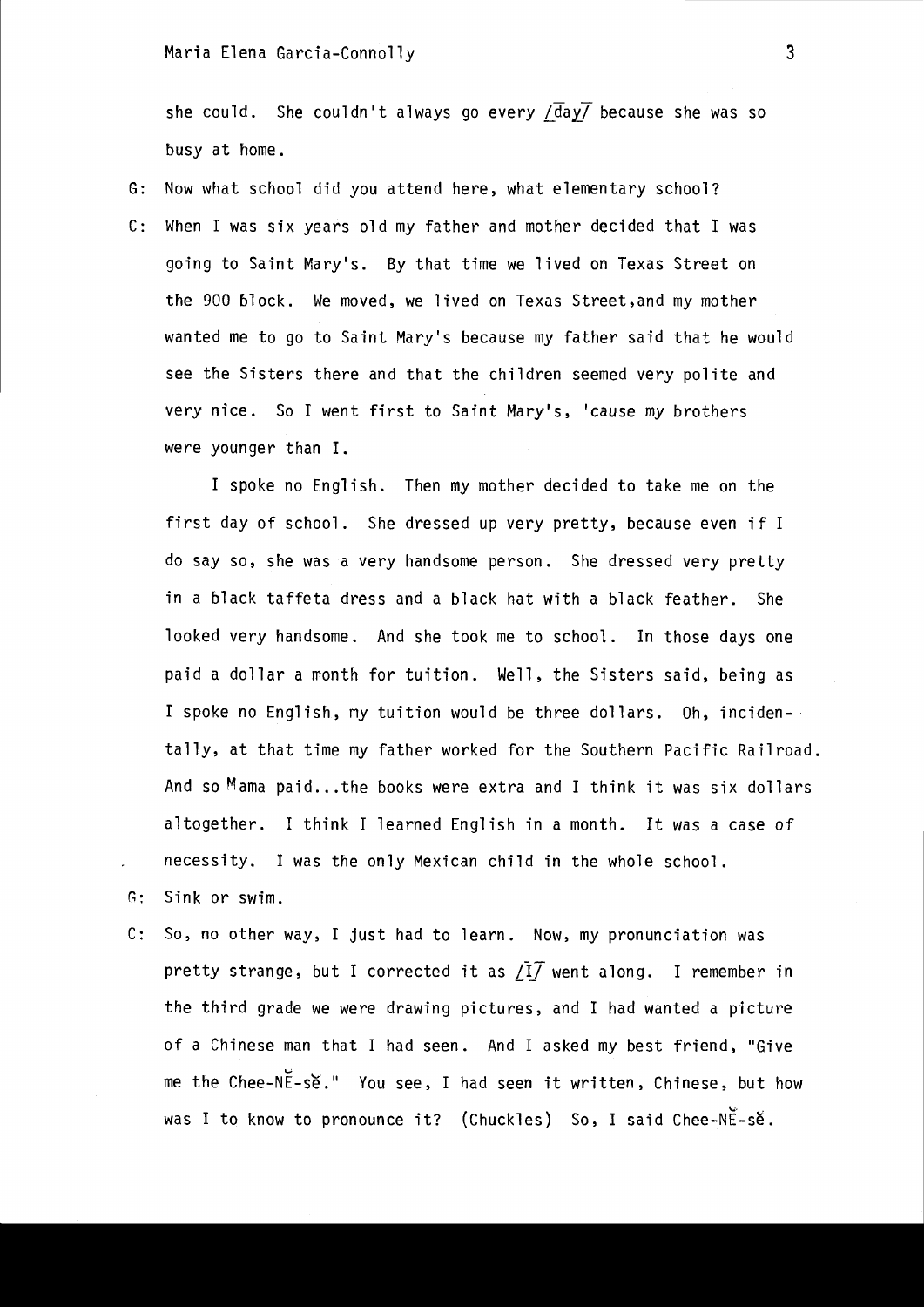- G: What high school did you go to?
- C: E1 Paso High. Now, wait. I went into the first grade. Then being as I knew my letters in Spanish, my pronunciation, and I knew how to add and subtract, I was passed not to the second but to the third grade. Then I skipped the fourth and went to the fifth. Then I was in the sixth and seventh. When the law changed, grammar school ended at seventh grade.

When I graduated from Saint Mary's I received a scholarship for Loretto. By that time my father had bought a house on the 3700 block on Montana, which was really not *very* far from Loretto. When we *moved*  to Montana Street my mother said, "Now, what am I going to drive?" Because she used to take us to school, she used to walk us to school *every* day. But when we *moved* to Montana Street, well, my mother said, "Now, how am I going to see? Are the children going to school on the streetcar or what?" And my father said, "No, I'll buy a car." So he bought a car, an old *Chevy,* and my mother learned to drive. To be able to pick us up at 3 o'clock in the afternoon, she said she would take an aspirin because she would get so nervous to drive by herself. And she would drive, and I think she was the first Mexican woman to learn to drive a car on her own.

- G: I hear you (laughs), in that day and age.
- C: I went to Loretto one year. But it was during the Depression, and my mother and father both told me, "Elena, it costs a lot of money to go to Loretto, *even* on a scholarship. You have to *have* clothes when you don't wear uniforms, you have a lot of money that you *have*  to donate, you *have* a lot of raffles and things like that. So, I'm sorry, we can't send you to Loretto next year." I cried and cried.

G: You wanted to go.

C: But I had to go to E1 Paso High, which in a way wasn't so bad after all.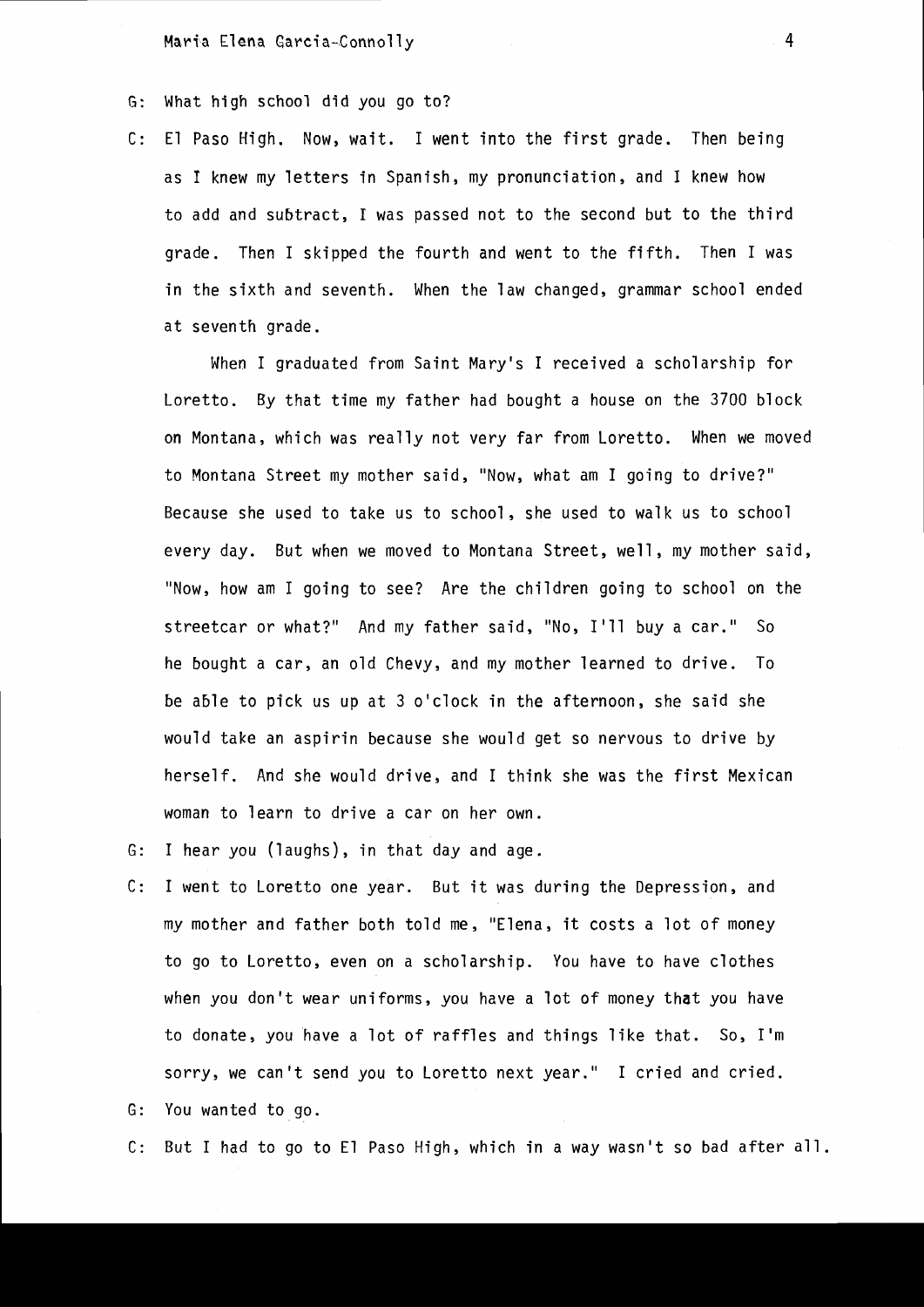The only thing was I promised myself, "If I ever get married and have girls, they're going to go to Loretto."

- G: Now, I understand you attended Texas College of Mines. Now, how old were you at that time?
- C: Sixteen. In fact, Myss Liles, my math teacher, used to say there ought to be a law against admitting people that young.
- G: Was there some sort of resentment against you?
- C: No, no. And then she didn't mean what she said. It was just that I had done A work in Trigonometry, and when I went into Analytical Geometry I was a total flop. In fact, I was promoted with a D-minus.
- G: This was in high school?
- C: No, no, at the College of Mines. No, at high school I took all the hardest courses you can imagine. I took Chemistry, I took Biology, r took four years of Spanish, two years of French, two years of Latin. I used to go every summer to school, and worked at the White House after school and on Saturdays.
- G: You had plenty to do.
- C: Oh, I had a lot of energy. (Chuckles) And I must have been a strange kid because how many children would want to take all those courses? But I seemed to have been hungry for them. I don't know why. I was a strange kid.

Anyway, I graduated not with any unusually high honors, I just graduated, and I went on to college. In those days college was not expensive. My father gave me a hundred dollars and said, "Go register." I registered, paid my student activity fees, bought all my books for Chemistry and Math, Spanish, English--and had money to take home, about \$40 dollars worth. (Laughs) So I gave my father the \$40 dollars and he said, "You got all your things? You don't need anything else?" I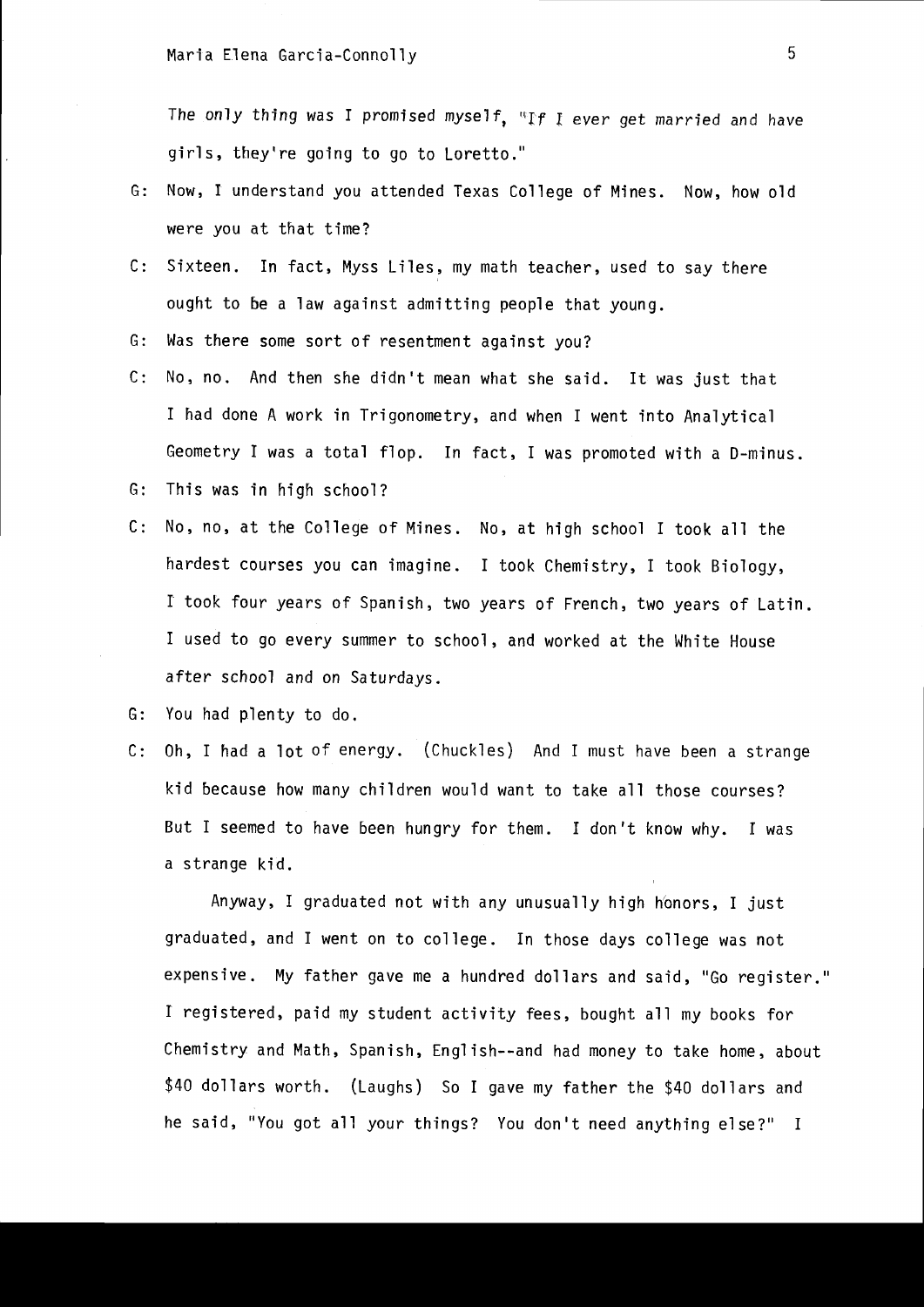said, "No, this is it." He said, "Fine." So, I went to school that year and I did all right. I made As and Bs. I made an A in Trigonometry, made As in Spanish, and I made an A in English, the freshman year, the first semester.

- G: Did you have a favorite professor? Did you have a particular professor that really stood out in your mind?
- C: Mrs. Fineau, who taught French and Spanish, was my favorite teacher. She was a darling. You see, there weren't many Mexican girls in those days in school. But she seemed to take quite a lot of interest in me, especially since my mother and father would take me to school every morning and wait there in the car till I finished, because by that time my father didn't work anymore. So my father would go there and wait, and my mother, and they would read the newspaper and read their favorite books while I was in school. So, even though I was not very brilliant, I was not pretty, I was not the best-dressed girl on campus, but people noticed me because there was this girl, nothing unusual, and had her father and mother waiting for her every day. (Laughter)
- G: What was campus life like then?
- C: Well, I didn't have much because, you see, my father and mother were waiting for me. So the minute I got out... That was my only year that I went to school all the time, that I was a college girl.
- G: Okay, now, "all the time" as in, throughout the day, you were there throughout the day?
- C: Well, sometimes from 8 o'clock in the morning till noon. And I would have lab on Tuesdays and Thursdays. I believe Tuesdays was Chemistry and Thursday was Biology. But to take two sciences the same year?
- G: That's very hectic, very hectic. What did the classes run like? If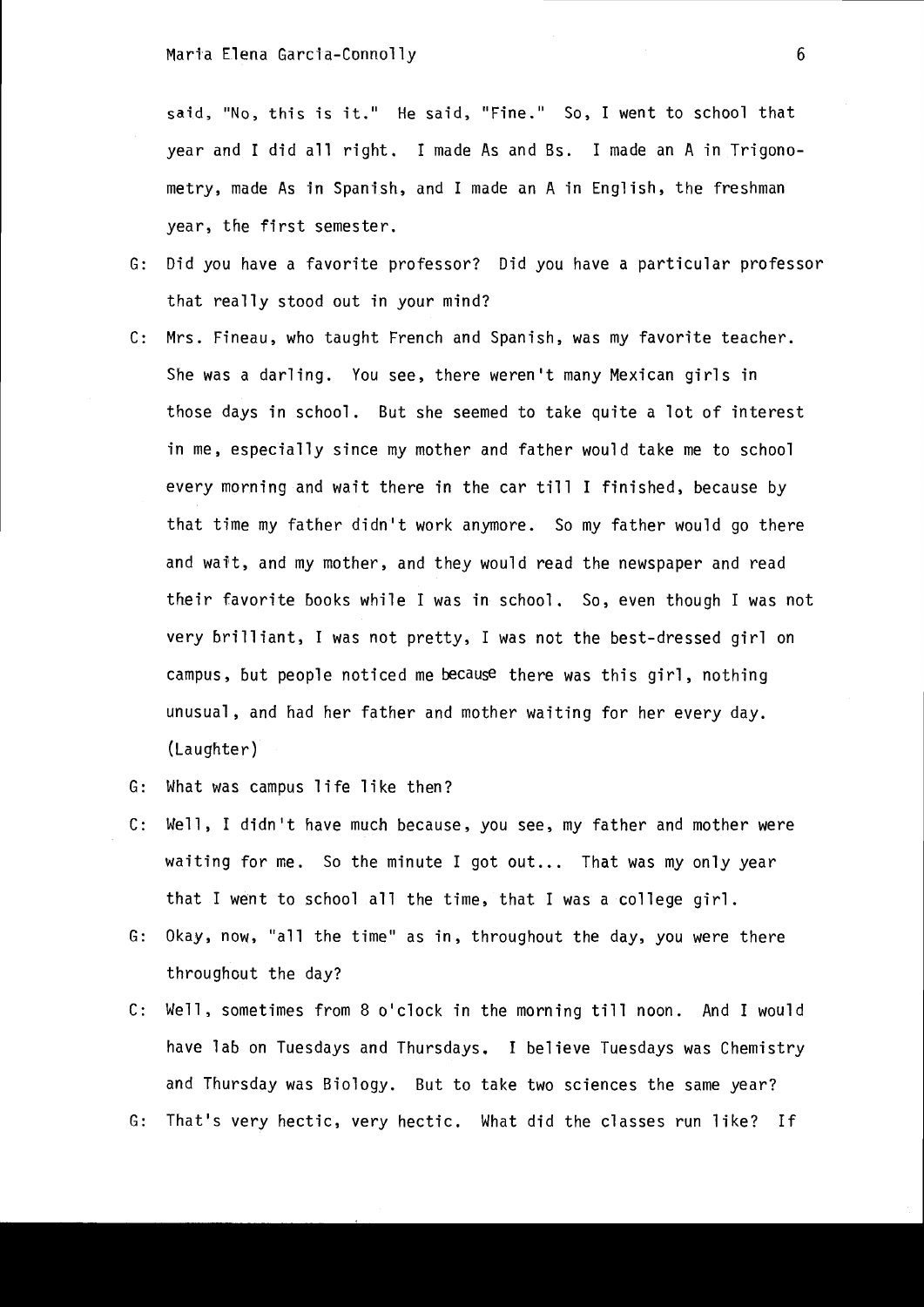you took classes on Monday, did you have those same classes on Wednesday and Friday?

- c: Monday, Wednesday and Friday was the way they ran. Tuesday, Thursday and Saturday. We went to school on Saturday.
- G: Saturdays too.
- C: / $\overline{Y}$ es. $\overline{V}$
- G: How many classes did you generate? I mean, did you take 12 to 15 hours a semester?
- C: I guess it was fifteen. Because, let's see, the first year I took Spanish, English, Math, and two sciences. Five.
- G: Okay, now those were your basic classes. At that point for about a year you took day classes. When did you start night school?
- C: Now the next year my fa ther lost his job a round May, and so we had no mode of income except the savings we had. And we were praying and praying that somehow somebody would get a job. My father was over 50, so there was no chance of his getting a job. Then, oh, I took also Education. I also took the first year of Education.
- G: The first year?
- C: Yes. And in those days you did your practice teaching the semester of the first year, and I had done my student  $/$ teaching $/$  at Beall School under Belle Foray, and she was an excellent teacher.

Anyway, when there was no one else to work, all of a sudden I remembered, "1 already took student teaching. I'm going to apply for a job." Well, they looked at me, Mr. Hughey, and shook his head.

- G: Mr. Hughey.
- C: Mr. Hughey, K. H. Hughey.
- G: Now, there is an elementary school here in El Paso.
- C: Named for him. Mr. Hughey was a precious person, a very nice man.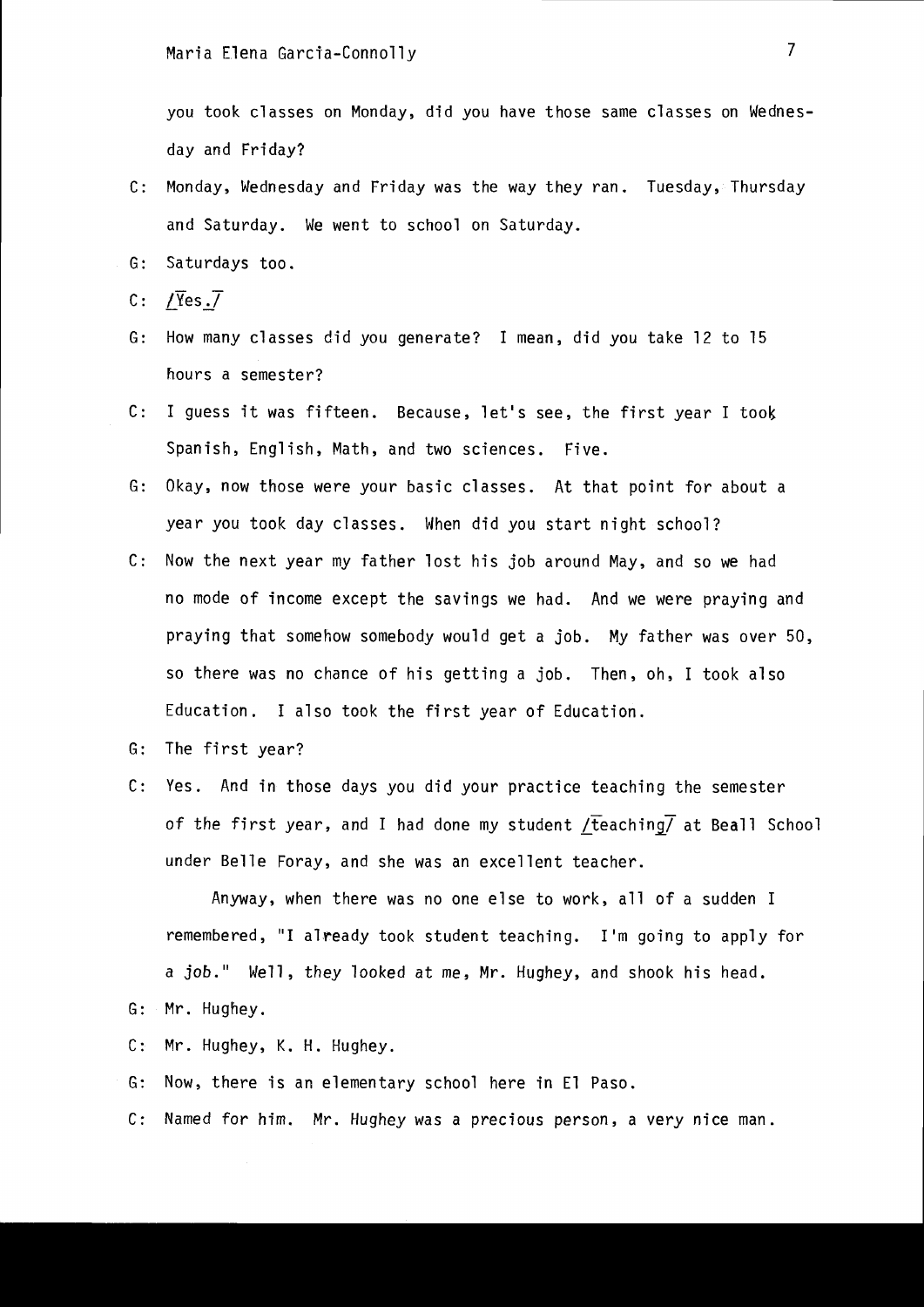Anyway, I had to have the job. So when I went and made my application they told me, "Sorry," but they couldn't employ me because there was no place for me. However, at that year they opened Dudley School.

G: There weren't any available positions at that time.

- C: But they opened Dudley School, and they had to fill it up with teachers. So now there became a couple of places at the other schools with teachers that had been substituting before and all that. So, poor Mr. Hughey must have said, "Get that girl out of my sight." (Laughter) I was there for two weeks every morning and every afternoon.
- G: You were diligent.
- C: I was going to get a job regardless. So I just sat there and waited for him. So Hughey would come out and say hello, he would leave and say good-bye. Finally, he must have said, "Get that girl out of my sight. Give her a job." So I went to Aoy School. And then when I signed the contract, I was 17, so my mother had to come.

G: So, you only went to school in actuality for one year.

- C:  $\sqrt{\gamma}$ es.7
- G: So I guess the requirements were at that time, after student teaching you could work.
- C: Yes. That was the last year. After that they required a degree.
- G: Now did you have to go back to school?
- C: Boy, did I go back to school.

Well, at Aoy, they decided they'd give me a class. It was a high first, and they gave me everybody nobody wanted. I had children from seven years old, mostly boys, to one that had just gotten out of reform school that was eighteen.

G: So you had all age levels.

C: Oh, everything, a mixture of kids. And I was too young to really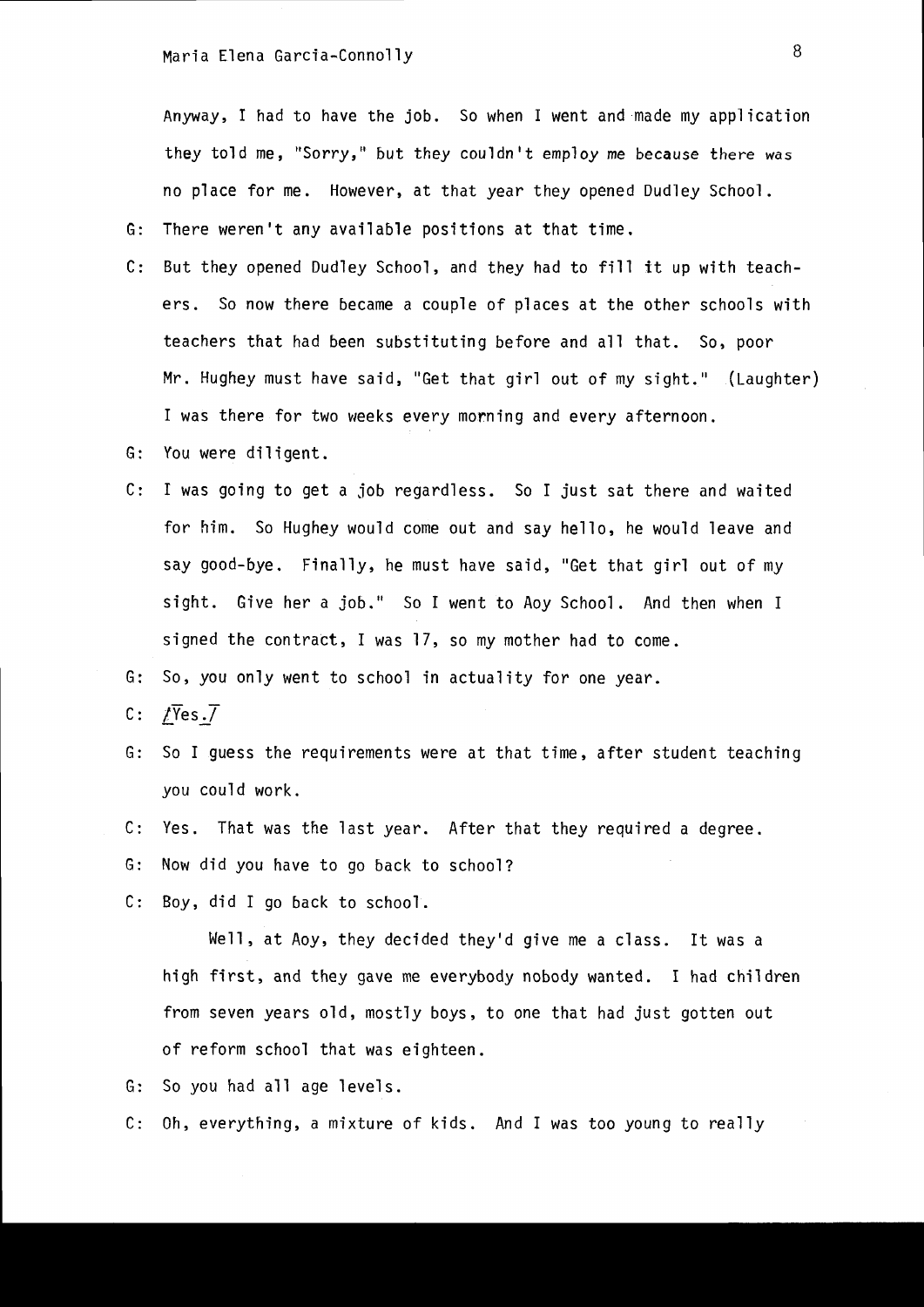realize that I really had my hands full.

- G: Yes, you did.
- C: But Pablo must have had a good heart, because whenever the kids began getting rambunctious, he would look at them, give them a piercing look, and everybody became quiet. (Chuckles)
- G: It worked.
- C: Being as Pablo's last name was Garcia and mine was too, he must have felt akin to me. Must have said, "Poor old gal." (Laughter)
- G: Okay, now you taught at Aoy for how long?
- C: Twenty-five years.
- G: When did you go back to school?
- C: Oh, I went back to school every afternoon.
- G: While you were still working.
- C: Yes, while I was teaching. I would go back to school. I would go to classes at 4:30, 4:30 to 6:00, and then take another one from 7:30 to 9:00. Now, my mother didn't come for me or anything, and I really didn't have any money to eat supper, but I didn't care. I just stayed there and studied. And in those days I couldn't buy books because they were so expensive, so we would borrow books at the library. Say for instance I would borrow a book and return it the next day, I would borrow a book overnight. Now, for the 4 o'clock class I would study it from 6 o'clock till I went to the other class. I would read it and take notes, read it in the library. Then for the other class I would take the book home overnight and return it the afternoon the next day.
- G: So that worked fine for you at the time.
- C: Yes, then I was young. I was 18 by that time and I was able to get my citizenship papers. I wasn't even a citizen. (Laughter)
- C: And employed in the United States.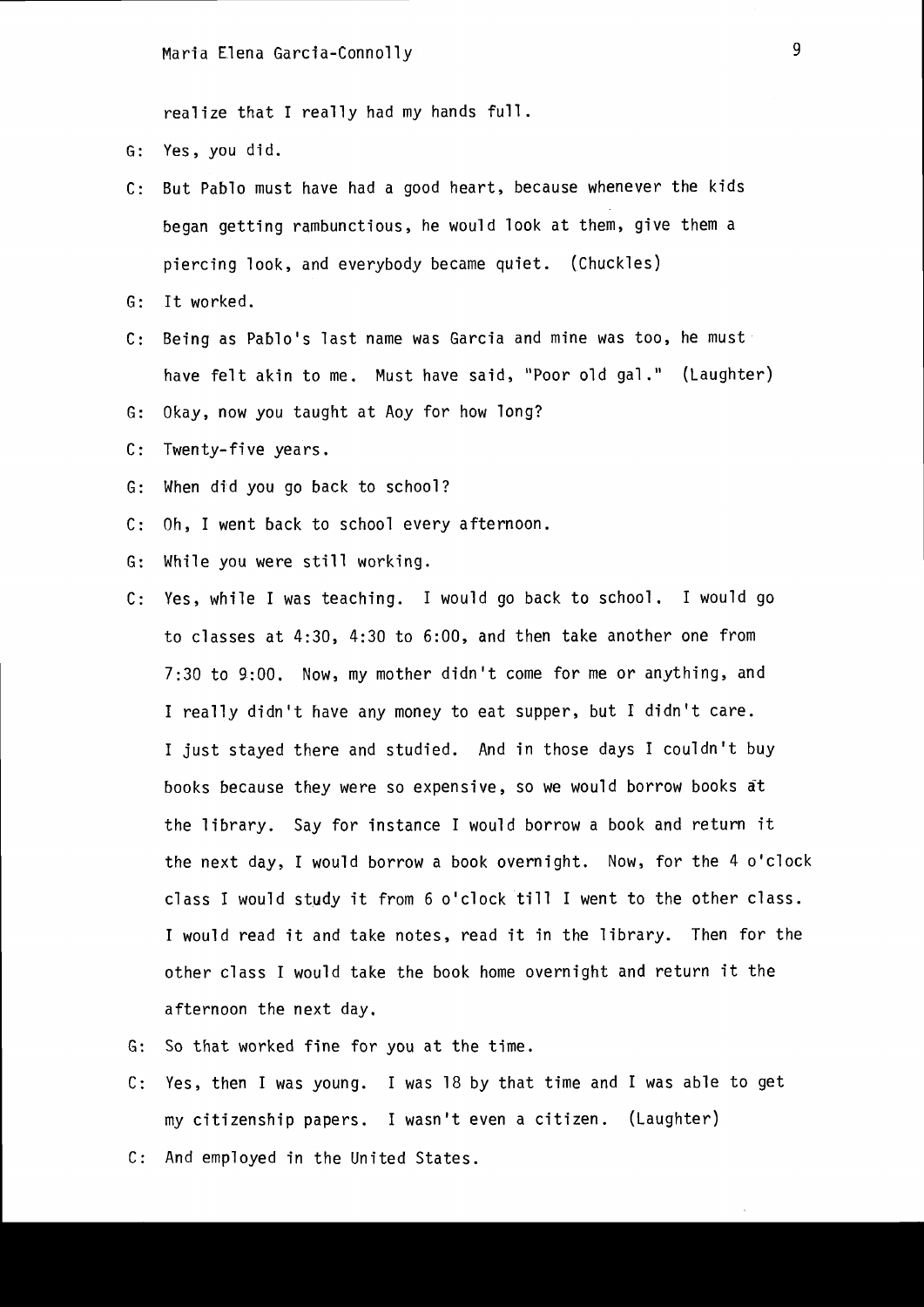c: I tell you, our Lord must have been right there guiding me.

Anyway, I got my degree in 1937, yes, which was not much later than the rest of the kids that I had gone to school with. In fact, Dr. Broom was teaching a senior class while I was still teaching, and he took a class of seniors to visit my class to see what a good teacher could do. And I was so embarrassed I lost my voice.

- G: That was a very stressful situation for you.
- C: Sure it was. All the girls and boys that I had been to high school with, and college, were there. They were waving at me. I opened my mouth and I couldn't say a word. So, the kids were very nice. They looked at me with sad eyes. Then I said, "Let me go outside and get a drink boys and girls. I'll be back in a minute." So, I just went outside and got a drink and said a prayer, and came back and taught my class. And I taught reading mostly, because that was my subject that I loved to teach.
- G: At school, being that you said earlier that there was not a large amount of Mexican American students period, were more male than female?
- C: No, much more. But then the males were engineers, mostly engineers. There weren't any academics. Oh, if there were, there were one or two that nobody respected anyway because they weren't engineers. (Chuckles) And this was a primarily engineering school. So the boys who were engineers would look at these other guys and curl their lips at them, like saying, "Poor guy, you can't do anything else."

But I kept going, and then I graduated. And my principal, Kathleen Gorbitt, went to my graduation. And all my friends like Florence Strandberg and Lu1a McDaniel--they're all respected teachers- they went to my graduation and they hugged me and they hugged my mother.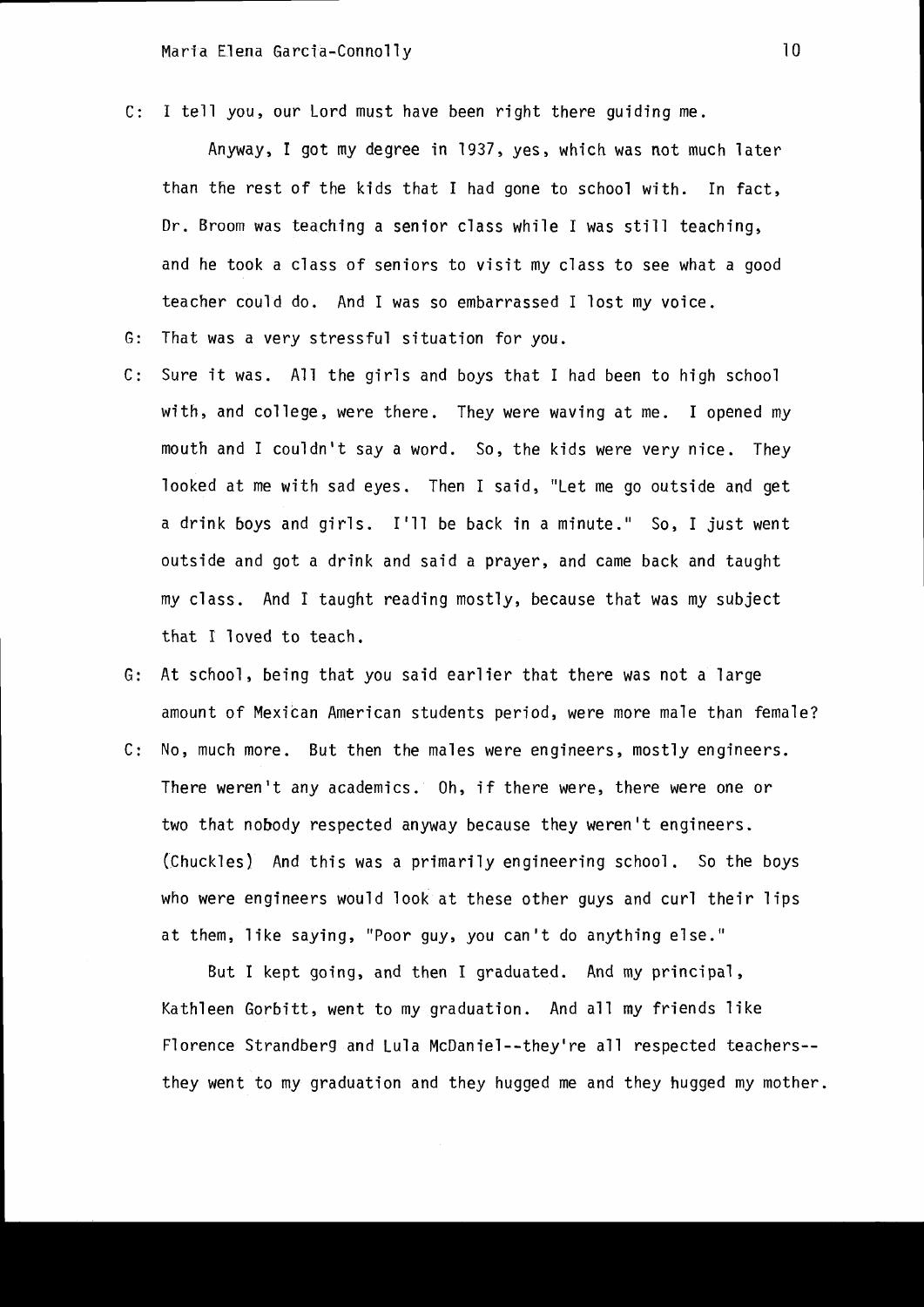And they said, "Mrs. Garcia, we know Elena couldn't have done this by herself. It was you that pushed her and that encouraged her." So they all hugged my mother and kissed her 'cause they all thought she was such a wonderful person, which she was. And that was in '37.

And I kept teaching at Aoy through my marriage in '42, and I kept teaching there and I loved it all the more because those kids were the nicest children, and studious, and they loved their teacher. I had one or two little rebels but we tamed them. Now I meet most of those boys and girls, some of the boys are engineers, some of them I see in church every Sunday. And they still call me Miss Garcia. G: Oh, out of respect.

- C: Yeah, and they say, "Yes, Miss." (Laughter)
- G: Did you ever feel any sort of bias or prejudice because you were Mexican?
- C: No, I don't think so. I don't think I had sense enough to feel it. Because my brother says that there was a lot of anti-Mexican thought in those days. But I got a job when a lot of people didn't have it. Somebody said, "You must have denied you were a Catholic." I said, "Nobody asked me if I was a Catholic or not." In fact, one of my best friends that had been at Loretto and was my best best friend, I noticed her mother didn't speak to me anymore. And one day we were sitting down after mass and she came to me and says, "Elena, why did you denounce your religion?" I said, "I did not. Nobody asked me if I was a Catholic or not." She says, "Well, somebody told me you had become a Baptist." I said, "No, no." But I didn't have sense enough to know that anybody could be saying anything against me or anything. I just never thought of it.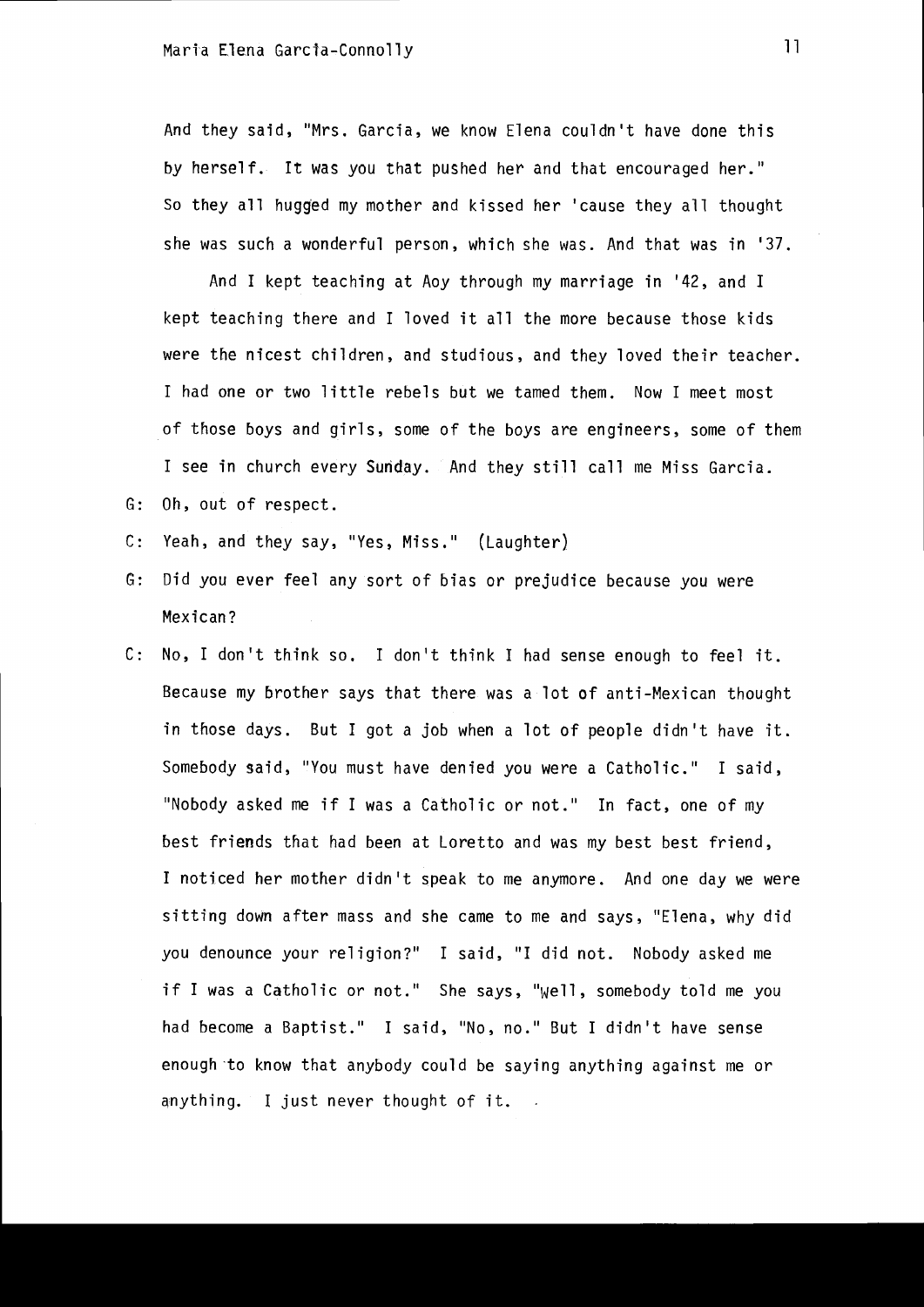- G: Were there at the time any available scholarship funds?
- C: No. Oh, I used to borrow money from Gene Thomas, who was an engi $\pm$ neering professor. And say, for instance, I would borrow \$25 dollars in September to be able to register for my two classes, and then I would pay him my first payment...at the end of September I would go and give him the money. But this wasn't done through the office or anything. This was done through he and me. He would give me a check.
- G: Very generous, very generous. Did you live at home?
- $C:$  Always. Always. Well, it was in '42 I married, I married Tom, and 10 months and two days later we had our oldest daughter.
- G: Here there any observed traditions that you noticed that made Texas College of Mines very different for you?
- C: Oh, well they used to have St. Patrick's Day rush, you know.
- G: What was that like?
- c: All the engineers were supposed to take the freshmen up to Oro Grande and put them through some kind of hazing. And I had no way of knowing that first year. About three of four years later I knew about it because my brother was one.
- G: So he went through the hazing process.
- C: He went through the hazing project so that he was burnt. They tried to scare them with some kind of acid, the kind of acid in vinegar.  $\sqrt{\ }$  They  $\overline{\ }$  got the acid and they were going to put it on them and let them smart. But some smart cookie, some smart senior, said, "Vinegar, my foot. Acetic acid, my foot." So, they put a little tiny drop of sulfuric acid. Perhaps it wasn't such a tiny drop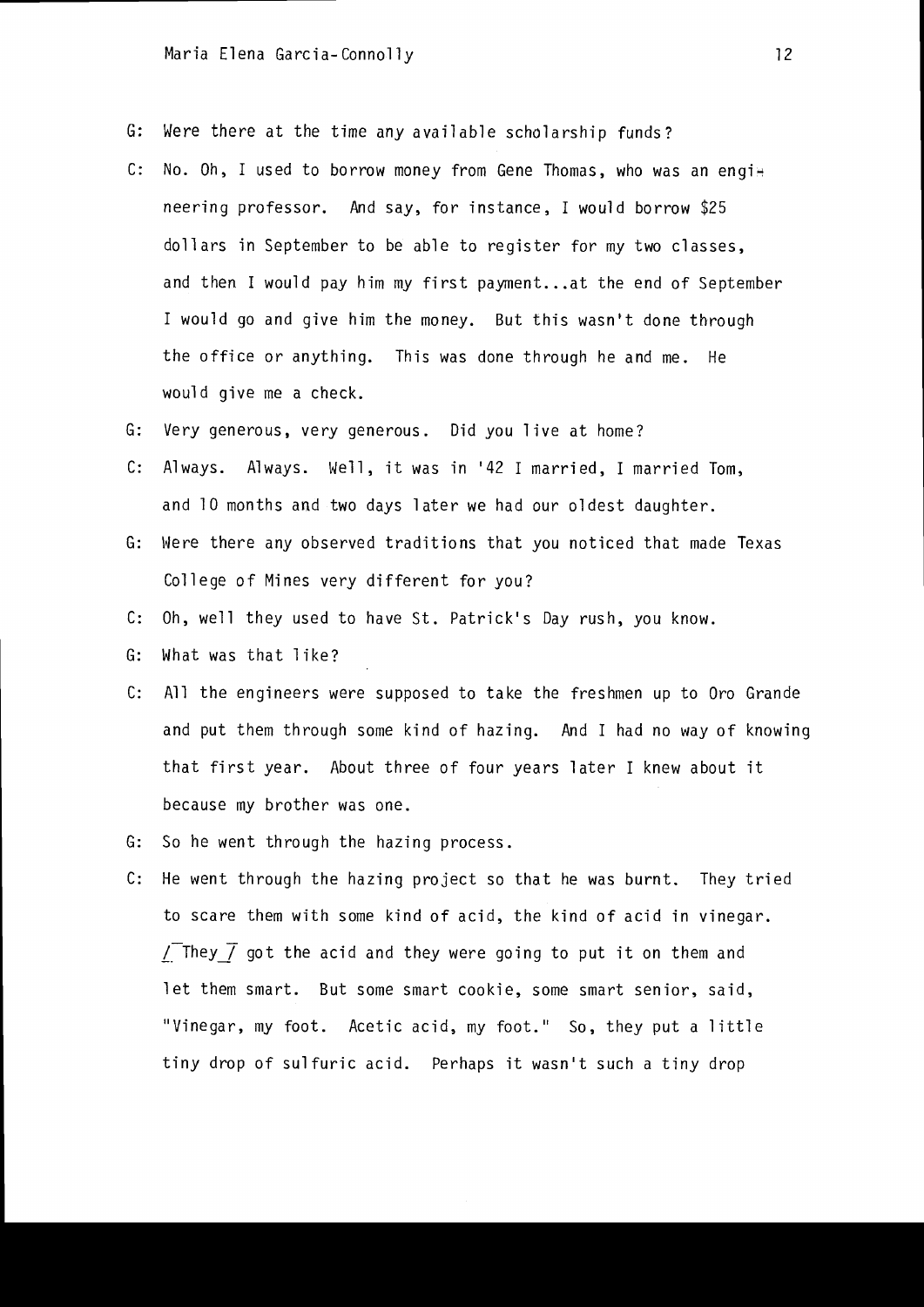because my brother's face burnt to such an extent that after the blistering and everything, he was pulling off the skin and it was pink. What's left underneath was pink and fresh, very raw. And some of the mothers were going around saying they would sue the school for allowing the hazing that was against the law anyway. But my mother, not being a querulous person, said, "No, no. no, it isn't so bad, is it?" And she asked my brother and my brother said, "Oh, let it go, Mama." So we did, nobody sued. But it did happen and it was terrible.

- G: Now, I guess since most of the students were not of Mexican descent, Engl ish was the prima ry 1 anguage spoken.
- C: Oh, yes. Nobody spoke Spanish even among... Later on when I went back there were some Mexican kids, but nobody spoke Spanish.
- G: Not at all?
- C: Not at all.
- G: Was it forbidden?
- C: No, no. I think we would have felt, well, 1 ike I would anytime. Say for instance I'm with a group of Anglo kids, do I go and talk Spanish? What for? I know the language.

### *L Pl-\IJSE\_I*

- G: What was it you were going to tell me?
- C: I've always wanted to make a point of this. I have never heard of a teacher punishing a boy or a child for speaking Spanish in the room. Now, we didn't allow it, but that was for their own good. If they spoke Spanish all day, in fact they spoke Spanish at home all the time, when would they learn English? So, I would tell them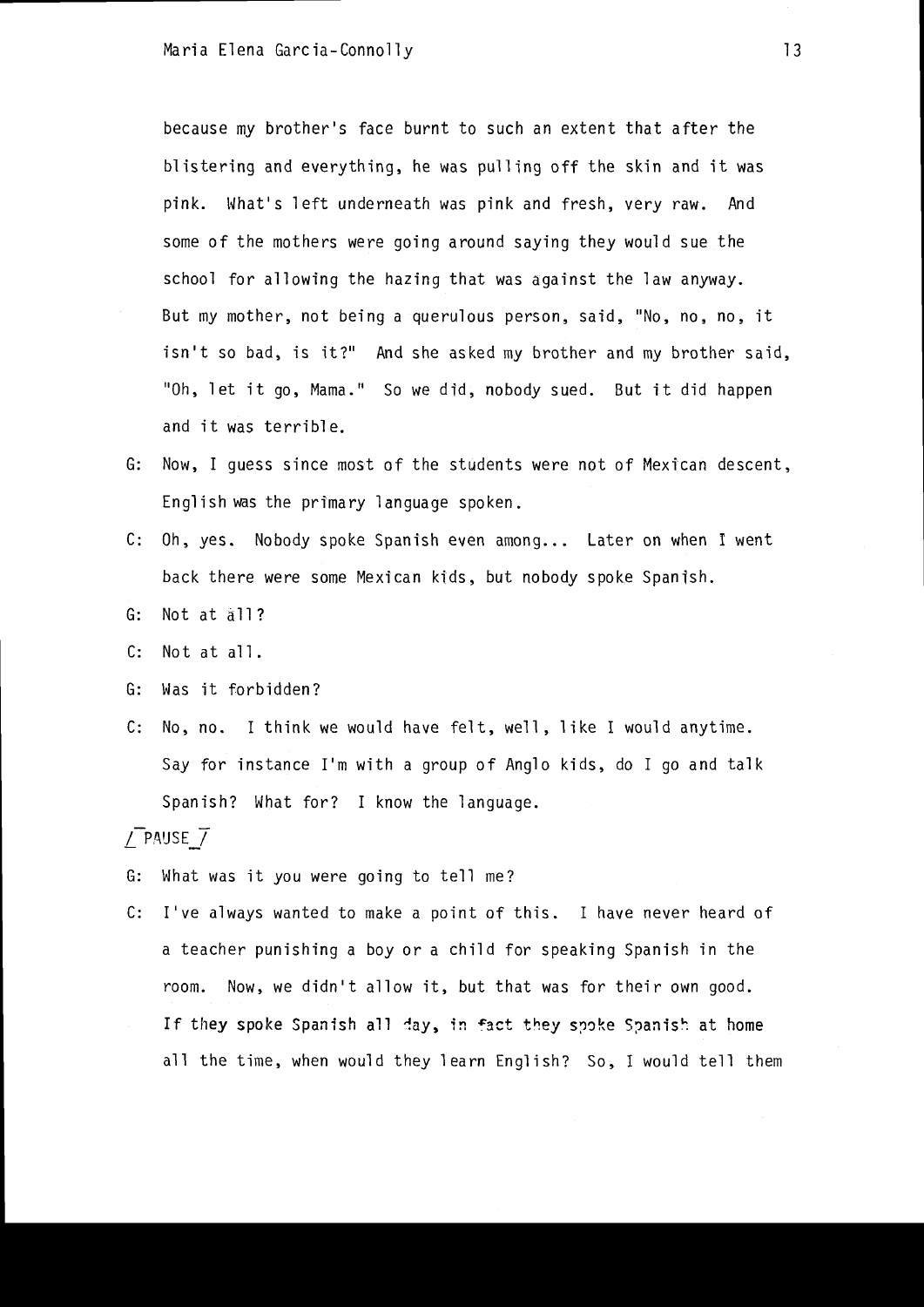even after it became practically unlawful to let them speak English, totally English. After I taught 25 years at Aoy, and when I went to Hawkins School, that was when they began talking about the bilingual  ${\overline{1}}$  education  $\overline{7}$ . So I told them, because some of them would say, "Miss, you're a Mexican. Why don't you let us speak Spanish?" And I would say, "That's why. Because if I let you speak Spanish, you speak Spanish at home all the time, so what will you do? Will you ever learn English? When you grow up you'll go to someplace and they ask you something in English, and you'll just open your eyes wide and don't know what they're talking about. And they'll say, 'Well, what in the world did they teach them in school?' This way, now it's up to you. You can have yourselves transferred, or you can have your parents come and bawl me out for teaching you only in English. But for your own good, I'm going to teach only in English." And they all agreed.

G: And they learned the language.

C: And they learned the language. But you see, it was a mutual understanding. Now, I've heard kids say that they were punished if they spoke Spanish in the halls or anything like that. Now, I did tell them if I'd see them in the halls speaking Spanish, I'd say, "Speak English." And for the longest time I'd do that, but it was for their own good. I didn't get anything out of it.

 $G:$  For their own benefit, definitely.

What became of a lot of the people that you knew there at the University?

C: Oh, well, listen,during the war, World War II, there were a bunch of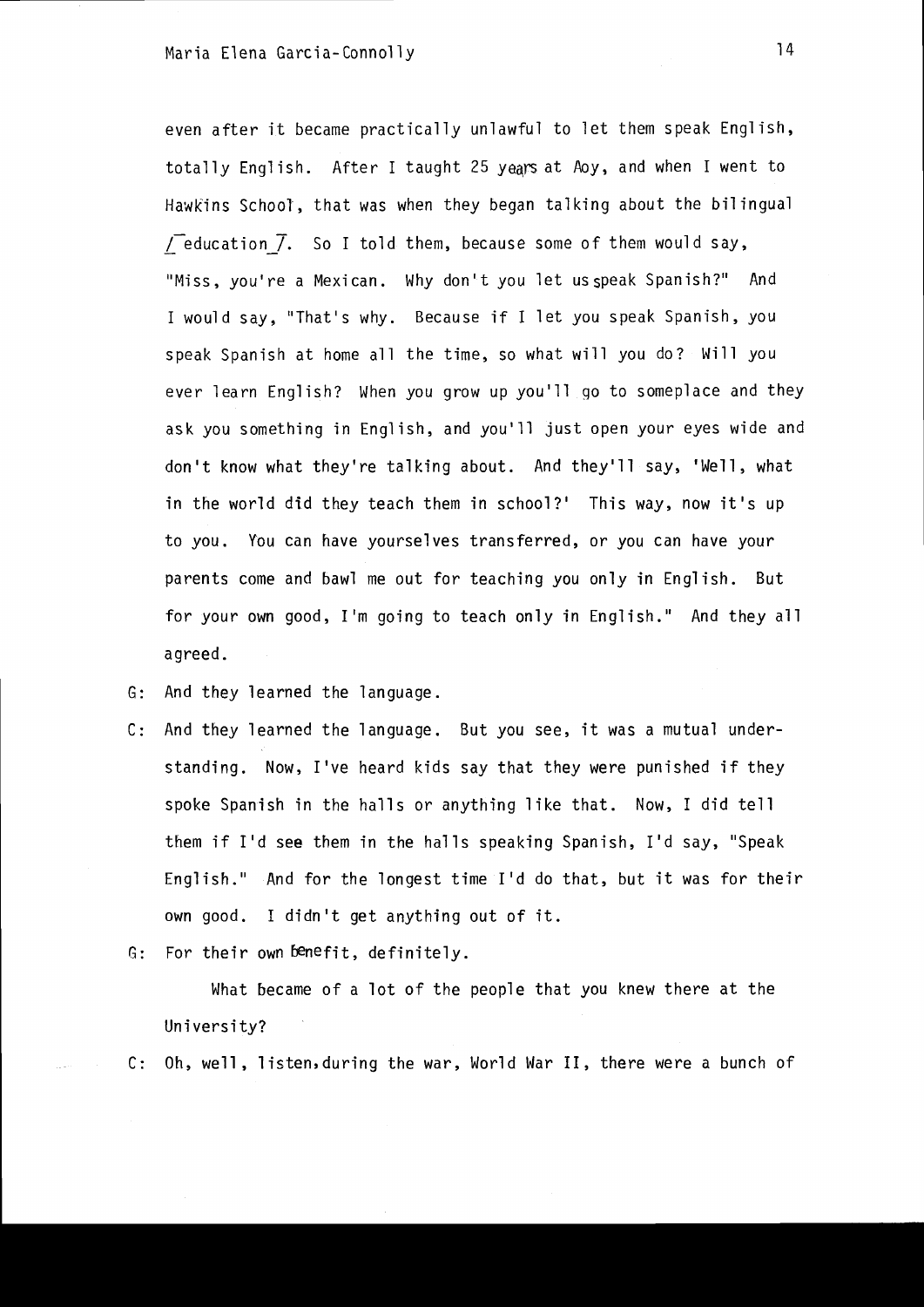them that accepted the translation jobs, reading letters that the government was afraid had something against the United States, and they said that there were quite a few of them. Now, I never would accept a job like that although I could have. In fact, it was offered to me. But I knew that government jobs come and go and I could not have a government job, I had to have a steady job.

- G: Now, the translator's purpose was to read the letter and decipher what the meaning was?
- C: No,  $\sqrt{\ }$  to  $\bar{f}$  see if there was anything hidden behind the lines or there was anything there, and if there was they would... I don't know that they did but I magine they would write the name of the person down and to whom it was mailed, and they would cut the pieces out.
- G: So, a lot of them became translators.
- C: Became translators. Now, Margaret Lopez wrote a book for American students learning Spanish, and I think it's called Hablemos Espanol. And let's see, Angela Ornelas became math teacher at Annapolis, because she was such a good math student that I remember Captain Kidd, the head of engineers, would say, "What a shame to waste a brain like that on a girl."
- G: That's a shame. So there was obviously the double standard that was evi dent.
- C: Oh, yes, definitely. But she was so brilliant in math. And the last I heard about her after World War II was that she had been teaching math at Annapolis.

Now, who else do I know that made themselves well-known? Josefina. Escajeda became Spanish supervisor at one of the universities of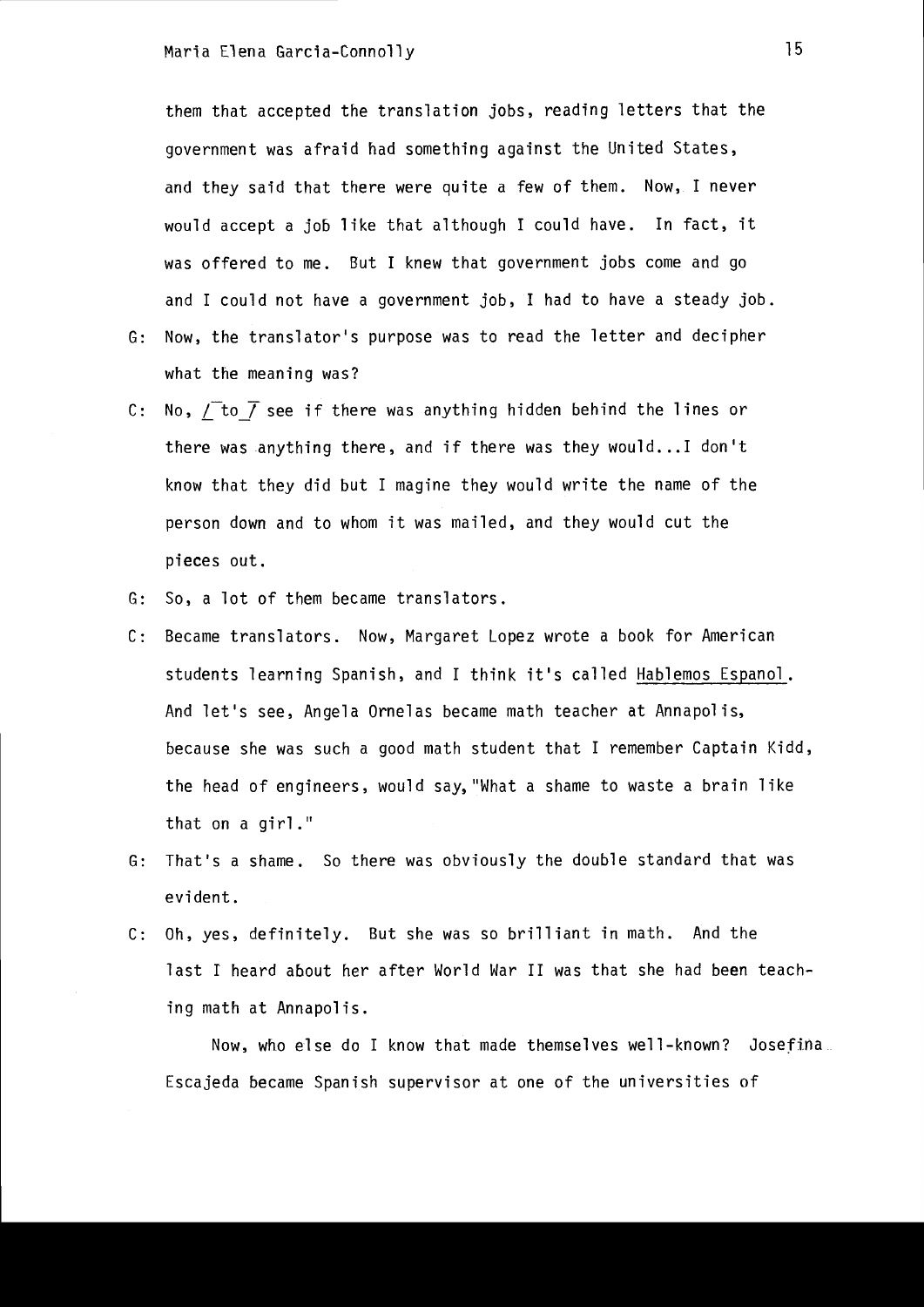California. I don't remember whether it was Berkeley or Southern California. And she married one of the professors there. I can't think of anybody else, but I'm sure there were quite a few of us.

G: And they were good friends of yours at the time?

- C: Yes.
- G: What were the education classes like?
- C: Oh, they were... (chuckles).
- G: (Laughs) You laughed.
- C: They were fine, but all you needed, I think in my opinion, is one year of it. One year of Education, of Childhood Psychology, and I think every other class is a copy thereof.
- G: Why?
- C: They don't teach you anymore than that. They just repeat it and repeat it and repeat it.
- G: It's become too redundant.
- C: Yes, much too much. In fact, I always thought that one Education course, one year of Education, was quite sufficient. Another year of Child Psychology of the preschool child. And another thing. You can teach a child both languages at the same time. When I was in college I had a Mrs. Bertha Reynolds as an Education teacher. She insisted you could only teach a child one language at a time. Well, I argued with her and argued with her. And I think she finally gave me a C when I could have made an A or a B, but that was beside the point.
- G: What class was this?
- C: In an Education class. It was one of those first Education classes that I took. But she said that, she said that it was a shame to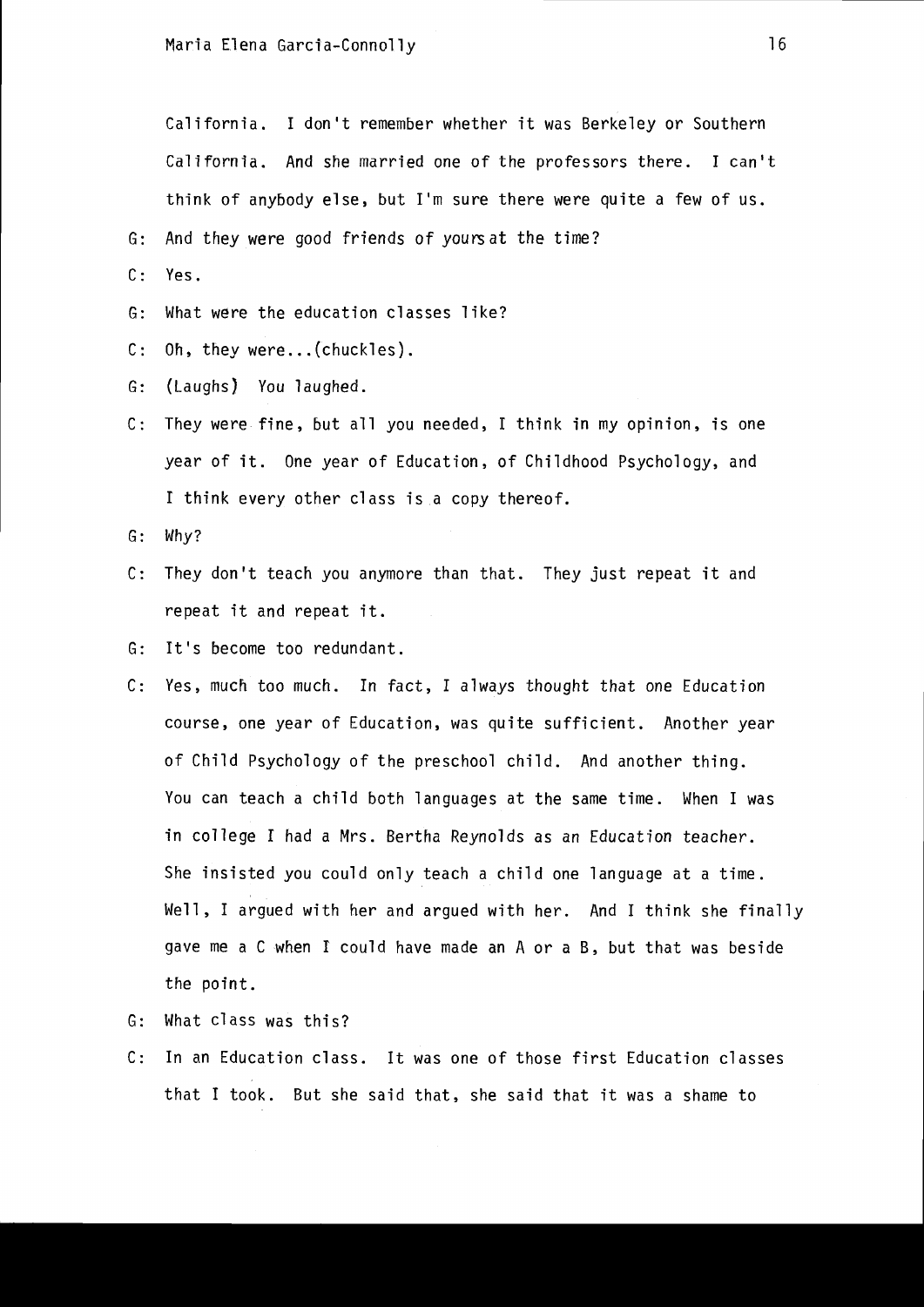teach a child two languages because they became fluent in neither. And they would always have an accent, they would have an accent for the Spanish and an accent for the English that would never be understood in either one. Well, I knew better because I spoke both the English and Spanish. Well, after I quit arguing with her we got along fine.

Well, now, when I got married and had my daughter, Patricia, when she was about three years old, by that time she knew both languages, because my mother spoke no English; my husband, her father, spoke no Spanish. So she learned both languages, and she didn't mix them up. Because I remember my mother and I had gone out on an errand and we left her with a maid. And when I got home she says, "Mama, a man came." I said, "Was it English or Spanish?" And she looked at me and I said, "Was it like Grandmother talks or like Daddy talks?" She says, "Like Daddy talks." (Laughter) So you see, she didn't even have an idea.

So I've always taken my children to the library because I think it's good for them to see books, even way before they learn to read. So, I was in the children's department at the Main Public Library when Mrs. Reynolds came in and said, "Oh, hello Elena. How are you?" And then she looked. She says, "Is that your little girl?" I said, "Yes." She says, "Hah, I bet you're teaching her both languages aren't you?" I said, "Of course." She says, "I don't believe you." I said in English, "Patsy, go over toward the table and bring me the little blue book, not the top blue book but the second one." She went there and says, "This one Mama?" And I said, "Yes, that one."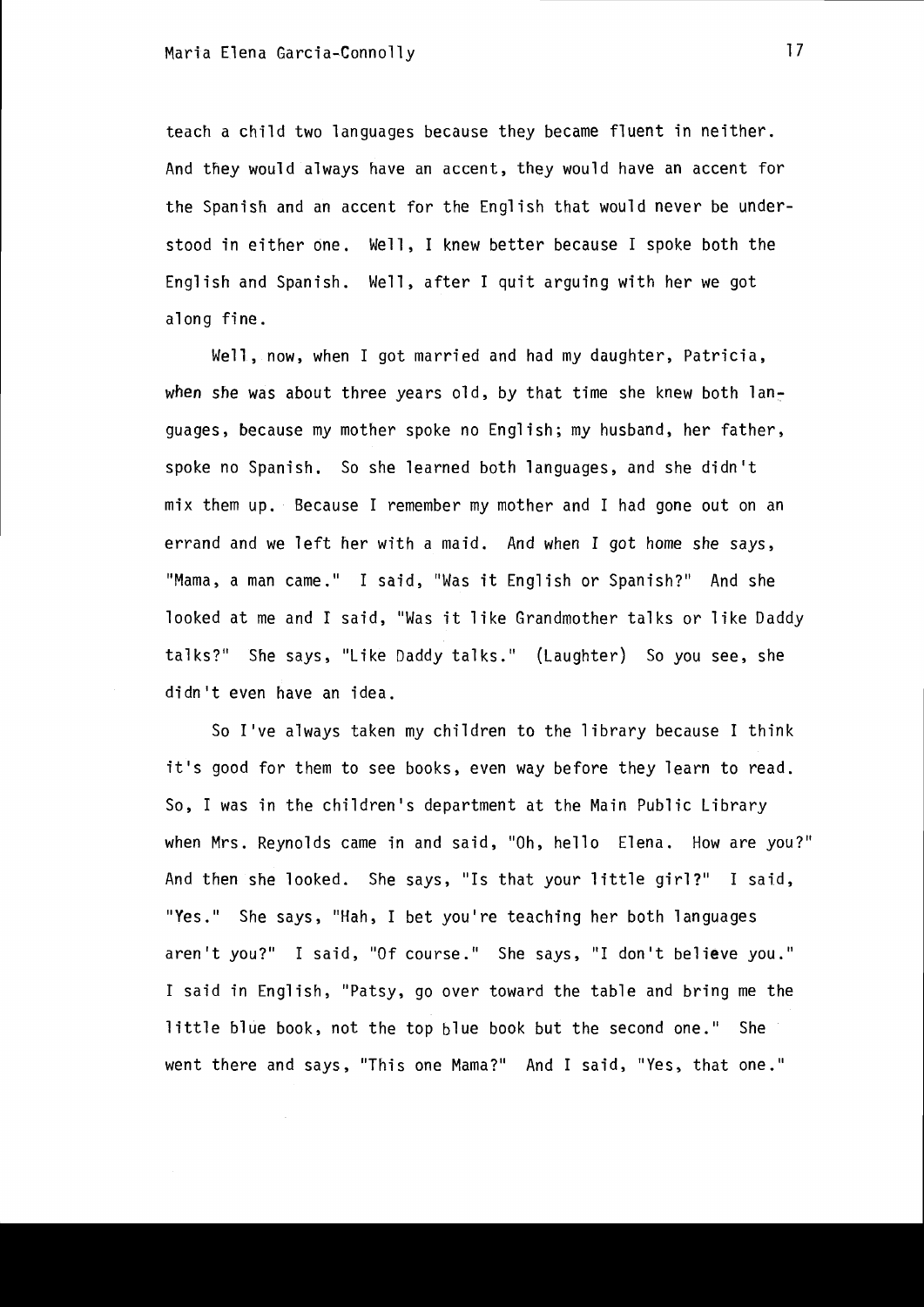/Mrs. Reynolds  $\overline{1}$  said, "Now, do it it Spanish." And I said, "Niña, ve y traeme ese librero que está ahi, traemelo para acá." "¿Este, Mama?" "Si." "Aqui esta." Then I looked at her and she said, "I don't believe it." She turned around and walked off, didn't even say, "I'm glad you did," or anything. She just turned away and walked off. But I did it. (Laughs) Which I knew I could. A lot of my friends never taught their children Spanish because they said that would ruin their pronunciation. But I did. All my children are bilingual. Because they had to talk to my mother and they had to talk to their father, so what else was there?

- G: Do you remember any of the Education professors that taught at that time?
- C: Mrs. Reynolds and Puckett.
- G: What did each teach?
- C: Mrs. Reynolds taught most of the Education, say for instance, Childhood Education. In fact, when I was doing my student teaching, she was the one that would go with the supervisor, who was Mary Claire Horde, and the principal of Beall School was Myra Prater Clark, the toughest principal that you can imagine. I didn't have any sense, I didn't know she was. But I understand that during World War II a boy came in to deliver a telegram for some of the teachers, and she spanked him. (Laughs) The messenger boy! Because she thought it was a boy that had been sent there for punishment to the office, and she just gave him a licking. (Laughter) That was the funniest thing.
- G: And you said Mrs. Puckett?
- C: Mr. Puckett was also an Education teacher. He taught the junior and senior level. Because see, I was only able to take a few Education  $\sqrt{\phantom{a}}$  courses  $\sqrt{\phantom{a}}$ . And since I didn't think I was going to stay in Elemen-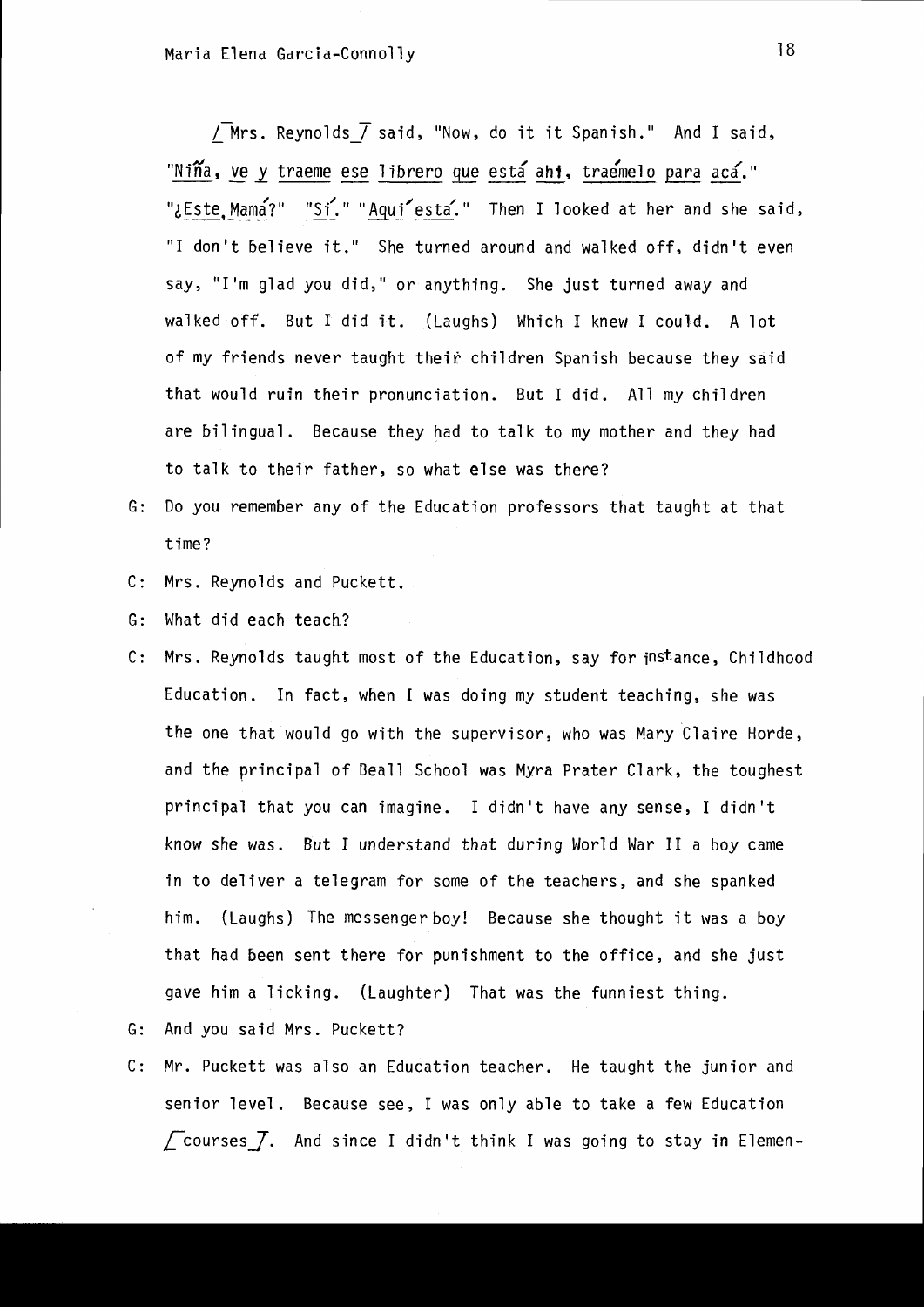tary Education, my major was French, Spanish and a minor in English. So, I was going to teach in high school any of the three subjects. I had made As and Bs on all of them. So, I had only taken two years of Education and then I never took any more. I spent my time in English, Spanish and French, being as I had had my math. Now, I had had my science the first year, I didn't have to bother. So I just piled up in French and Spanish and English.

- G: What year did you graduate?
- $C: '37.$
- G: In 1937. What time of the year was it?
- C: May. May, 1937, at the end of the school year.
- G: Did you ever want to go back and continue?
- C: Oh, yes, I did most of my Master's work. But most of my Master's work was done before I married in '42.
- G: And your Master's work was at Texas Western?
- C: It was College of Mines. College of Mines, yet. And all I had to do was my thesis, I had all my courses. And then they said that if you were teaching in grade school, you'd have to major in Education. So, I went back and took two courses, but by that time I had gotten older and I had a bunch of kids at home and I thought, "I have to know those children. All I do during the school year is come and say, 'Do you have your homework? Show it to me. Do this over. It's messy.' And I never have a chance to get to know them." So in the summer we'd go on picnics and we'd have a study period. We'd do math, we'd do English, we reviewed some of the grammar rules. And, oh, we would have a great time. It was just simply wonderful the way I got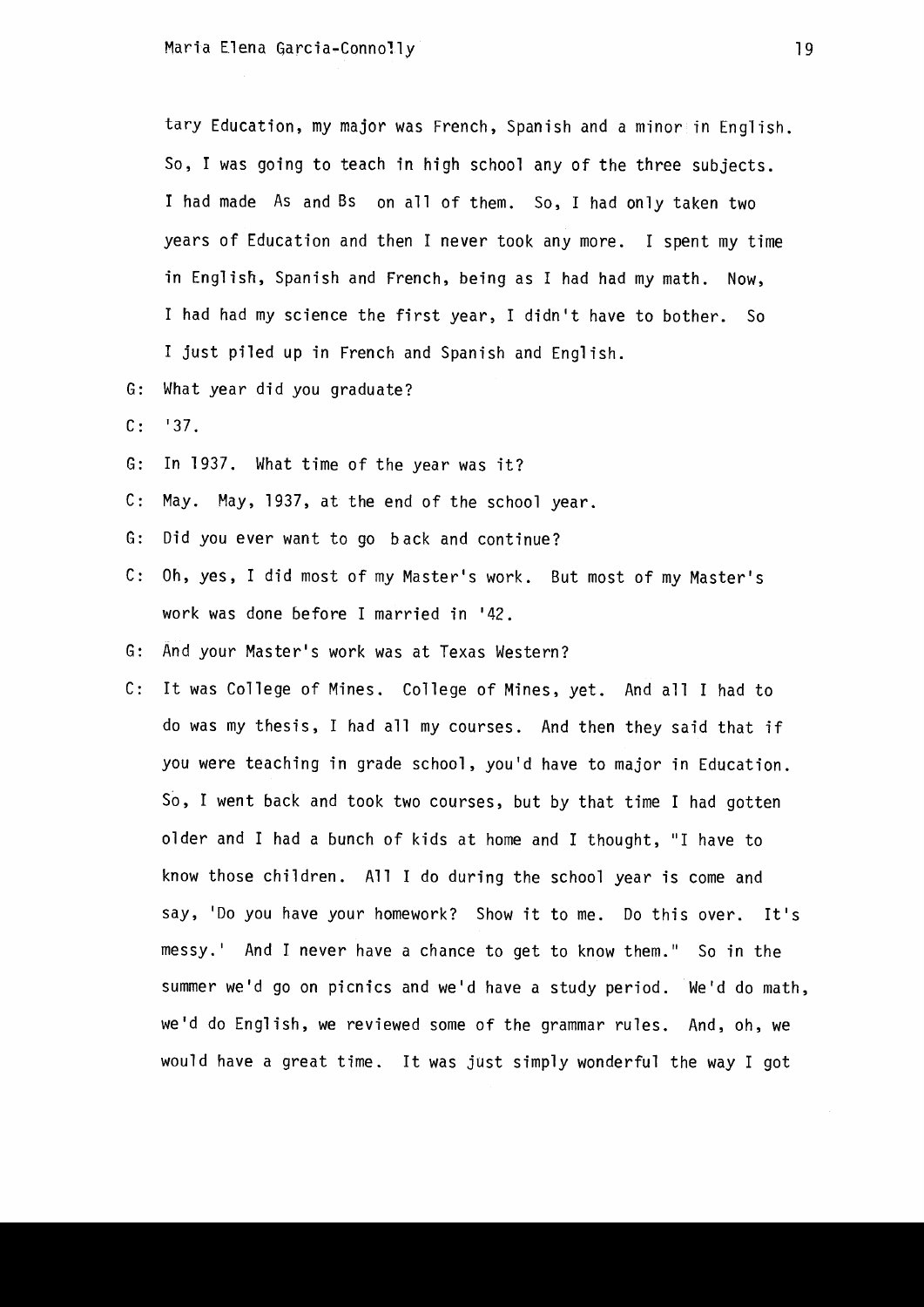to know them. And we'd go to the library, we'd go to the museum, we'd go just everywhere that anybody would want to go. We just had a wonderful time,

- G: So you were very close to graduation and you didn't complete the thesis?
- C: No, I didn't complete the thesis, because like I say, I thought, "Well, what am I doing going to school and doing all that and have the kids." My mother would take care of them but itwasn't the same. Right now I've heard since they grew up, especially from the youngest, that she wishes I hadn't worked. I said, "Well, you stayed with Grandmother and Grandmother was just the same." She said, "Mama, it wasn't exactly the same." And I had thought that I had gotten away beautifully, that I had gone to school and worked all my life, gave them dancing, gave them piano, had them go to Loretto from kindergarten though high school, But there was still that little resentment way back in there, that I wasn't home. And only from Katy, because the rest of them would say, "No, it's all right Mama." But Katy was the only one, and she was the youngest.
- G: May be the reason.
- C: Maybe there is.

But one of my friends said, "Ask Katy to come over," because she had gotten married and had a child and she didn't know whether to come to teaching or not. So, she invited both Katy and myself to lunch and she asked her that, she says, "Did you miss your mother working?" And she said, "Yes." And I looked at Katy so surprised because I didn't know she had. She said, "Yes, I did Mama. I wish you hadn't worked."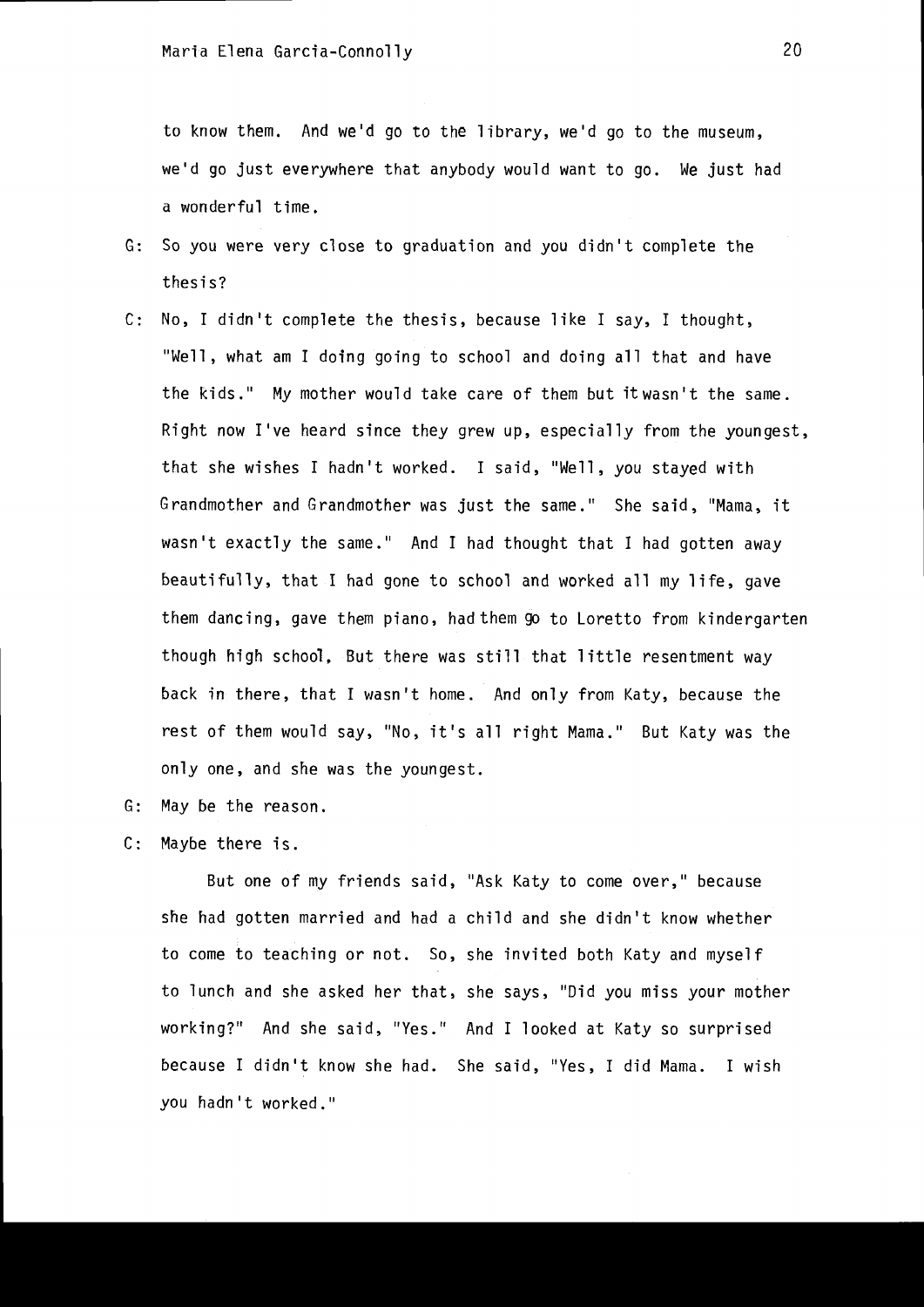- G: Varies from child to child, though, that's the thing.
- C: Yet, you ask them nowadays, "Did you have a happy childhood?" "Oh, yes, Mama." "What about the trips your father and all of us used to take in the summers?" We'd go to New York every other year in the car. When the first two were born, we used to go by the train, but we'd nave to get a special bedroom, because we had two young children, Patsy and Tommy. And by the time Tessie came, the third one, we couldn't afford half the train. It was too expensive. We would have had to have a share, some stock in the train. (Laughter) So we bought a car and we went in the car. Oh, we had a good life.
- G: Is there one last thing that you want to say about education?
- C: Girls, be sure and get educated. There's nothing like an education even if you don't have to work. I have a. lot of friends, especially my daughter's friends, that have married well off, that have married doctors and lawyers and they don't have to work. But they're educated people even though they don't use it. But their conversation is intelligent, they teach their children intelligently. Girls, always get an education. The boys, of course, better, because they're support. But the girls, if they don't have to support a family then do it for yourselves and for your children, really.

### *L* PAIJSEJ

- G: What were sports like at the College of Mines?
- C: There was a football team that played Austin High School (laughter), and Austin beat us! But the Austin players were good players. Among them was Victor Blanco, that's a doctor now, and oh, a whole bunch of them. But I remember that. Not very good. Now, that was all I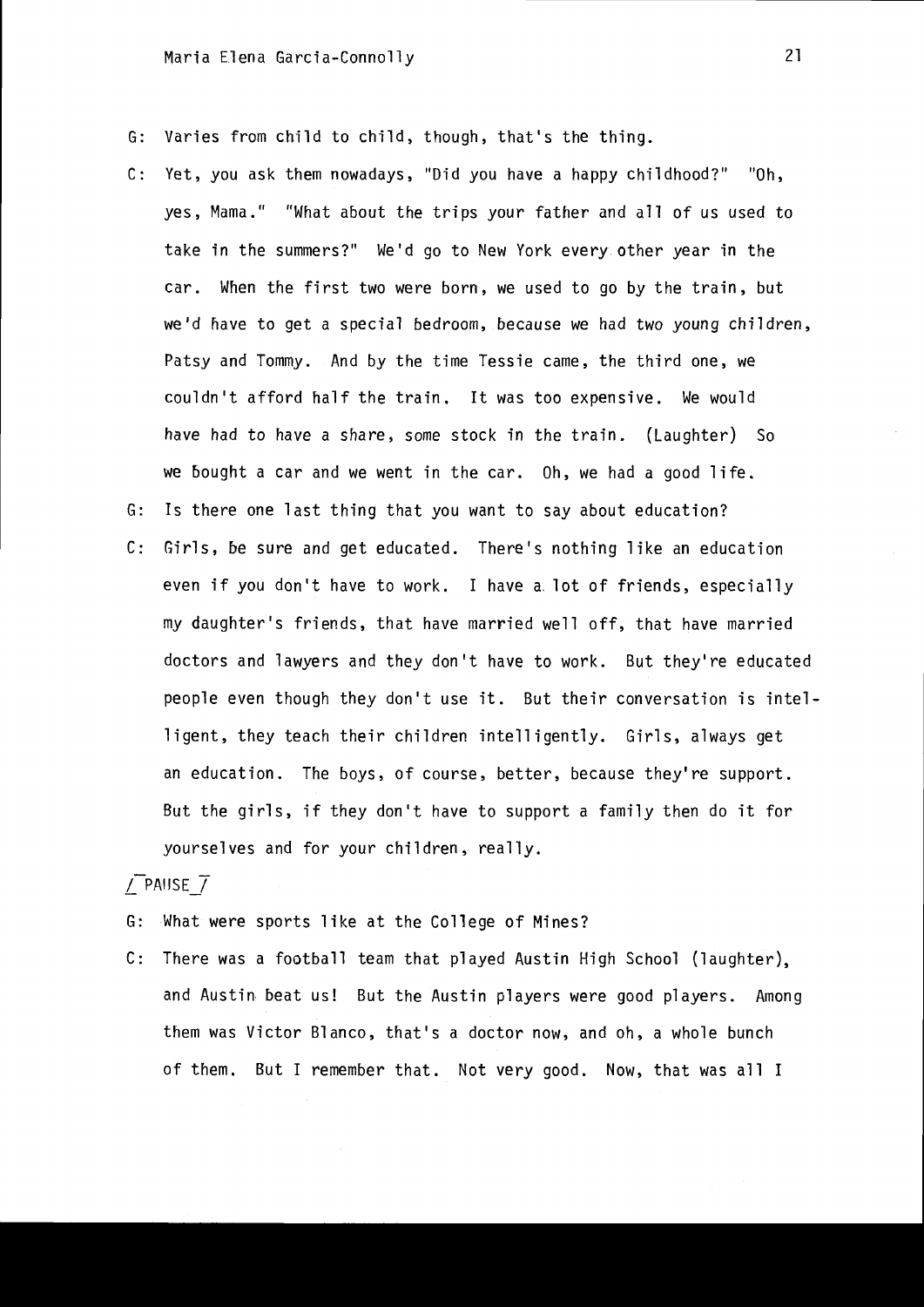remember. I'm sure maybe there were some other... I think there was mostly beer busts. I think they were mostly beer busts.

- G: Did women participate, or was that just strictly a male oriented thing?
- C: Oh, male oriented.
- G: No females?
- c: No, no, no, no. Maybe some tough little girls would go with them, would go in that bunch, but no self-respecting girl would go. (Laughter) Another thing, do you want me to tell you about when I would be invited to the dances? That my mother insisted on going?
- G: The social dances there at UTEP?
- C: The social dances there at UTEP. My mother insisted on going.
- G: Who sponsored the dances? Do you remember?
- C: Well, there were different ones. There were some sponsored by the Newman Club, which is the Catholic Club. There were some sponsored by Sigma Delta Pi, that was honorary language society. There was one at the Country Club. I think that was the Spanish Language Club that Mrs. Fineau sponsored, and I remember that my mother wouldn't let me go, so she took me. Now my mother was a very nice person, very gracious, and she and Mrs. Fineau would sit together. In fact, if at any of the school-sponsored meetings my mother didn't go, when my brother got older and was going to school and he would take me, Mrs. Fineau would always say, "Oh, Elena, I miss your mother."
- G: Oh, she enjoyed your mother's company.

C: *L-Yes.J* 

G: She served as a chaperone for you.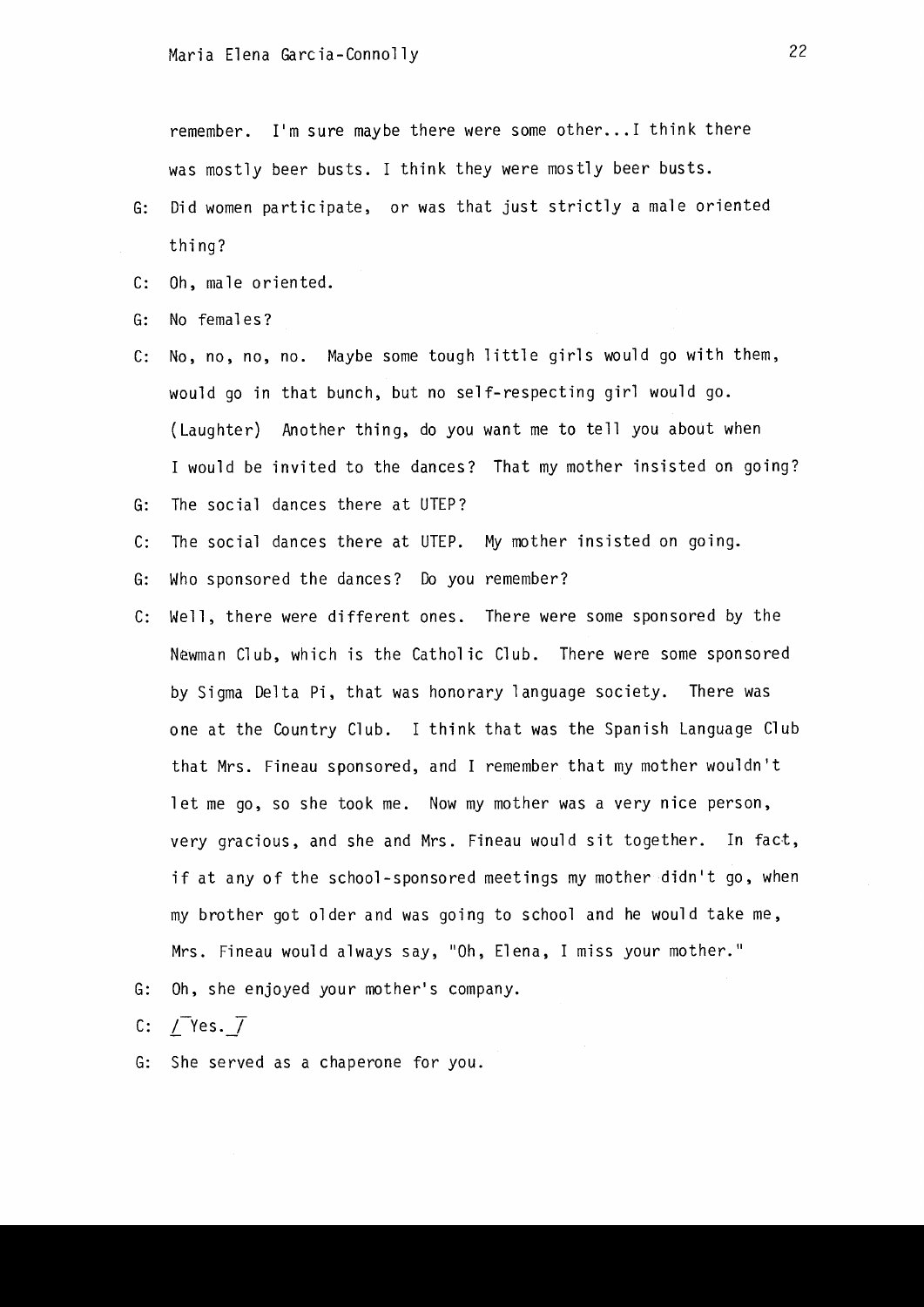- C: Yes, she was the head 0 f the 1 anguage depa rtment.
- G: So, what was at the social dances? What did they have for refreshments?
- $C \mathcal{E}$  I think they must have had punch. However, there must have been something stronger outside, because some of those boys couldn't stand up after a while and some of the girls, too. (Chuckles) Now, I knew nothimg about that, I just saw it, because my mother was right there and I had to report every so often. Even though I was dancing, I would have to report to her so she would see me.
- G: Okay, and the dances were usually held when? Fridays, Saturday evenings?
- C: There were some dances that were held mostly Saturdays I think. It's a long time ago. Remember that I graduated in '37. That was a hundred years ago. Nobody born at that date is alive now. (Laughter)
- G: From what time to what time were these dances usually held?
- $C:$  About 8:00 to 12:00.
- G: Did they have security police?
- C: No, no, it was just chaperones, and there was the head of the department and maybe somebody else and my mother, and those were the three. And the boys like Adolfo Tres Palacios and a few of those boys thought my mother was the greatest. In fact, I remember once, Adolfo, I was dancing with him, and he asked me, "Is that your mother?" And I said, "Yes." He said, "I thought she was an American lady." I said, "No, she's my mother. She doesn't speak English." And he said, "I've seen her driving a car!" I said, "I know, she brings me to school every day and waits for me." He said, "You mean she's a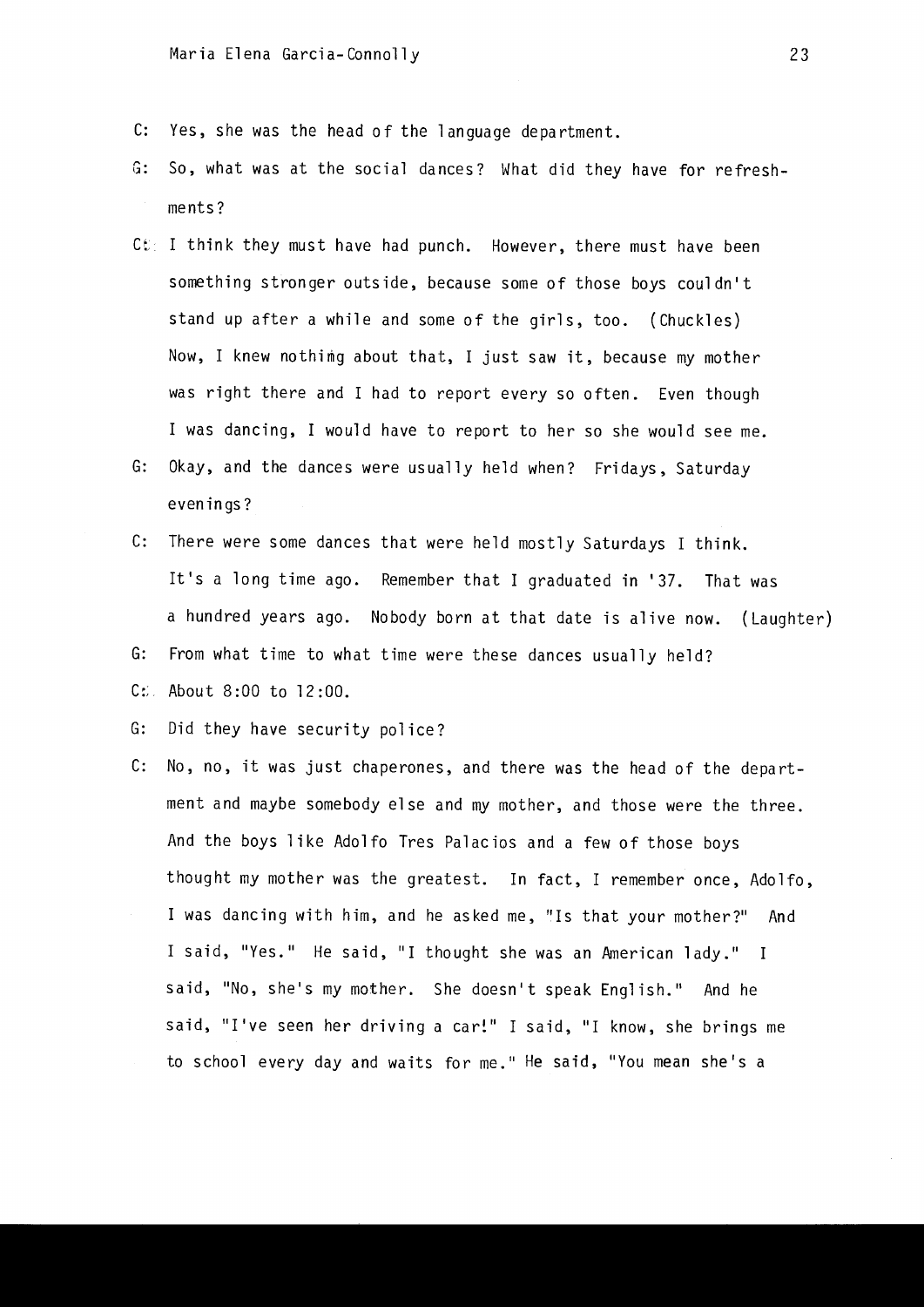Mexican and she drives a car?" I said, "Yeah, she drives her car." "Oh." And then he went over and congratulated her and told her how wonderful, "That's the way more Mexican women should be."

G: Very progressive, very progressive for that time.

C: That's what my son said, that we must have been a very advanced family ideologically because I had gone to college. In those days, Mexican girls, a lot of them didn't go to high school. I remember when my mother sent me to high school that these friends of mine told Mama, "That's wasted money. What is she going to serve her husband? Algebra? Chemistry? Is that what she's going to serve her husband? Believe me, how is she going to iron his shirts?" And then my mother said, "Well, who said she's going to get married? She may not get married." Said, "Well, a thousand in one. One out of a thousand doesn't get married." My mother said, "Well, she doesn't have to get married."

G: That is very different, very different.

C: And my father would say, because my mother's relatives would say the same thing, they would say, "Hah, I guess you think she's a very studious girl. She's lazy. She's lazy. She doesn't want to help you. That's why she goes to schoo1." And my father would say, "She's going to school as long as she's interested in it. When she isn't interested in it, she can quit." He got a heart condition after he quit work, because I had to go to work, and he had said, "You'll never have to go to work. You'll have your education. You'll do what you wish with it, but no work." Then I had to go to work and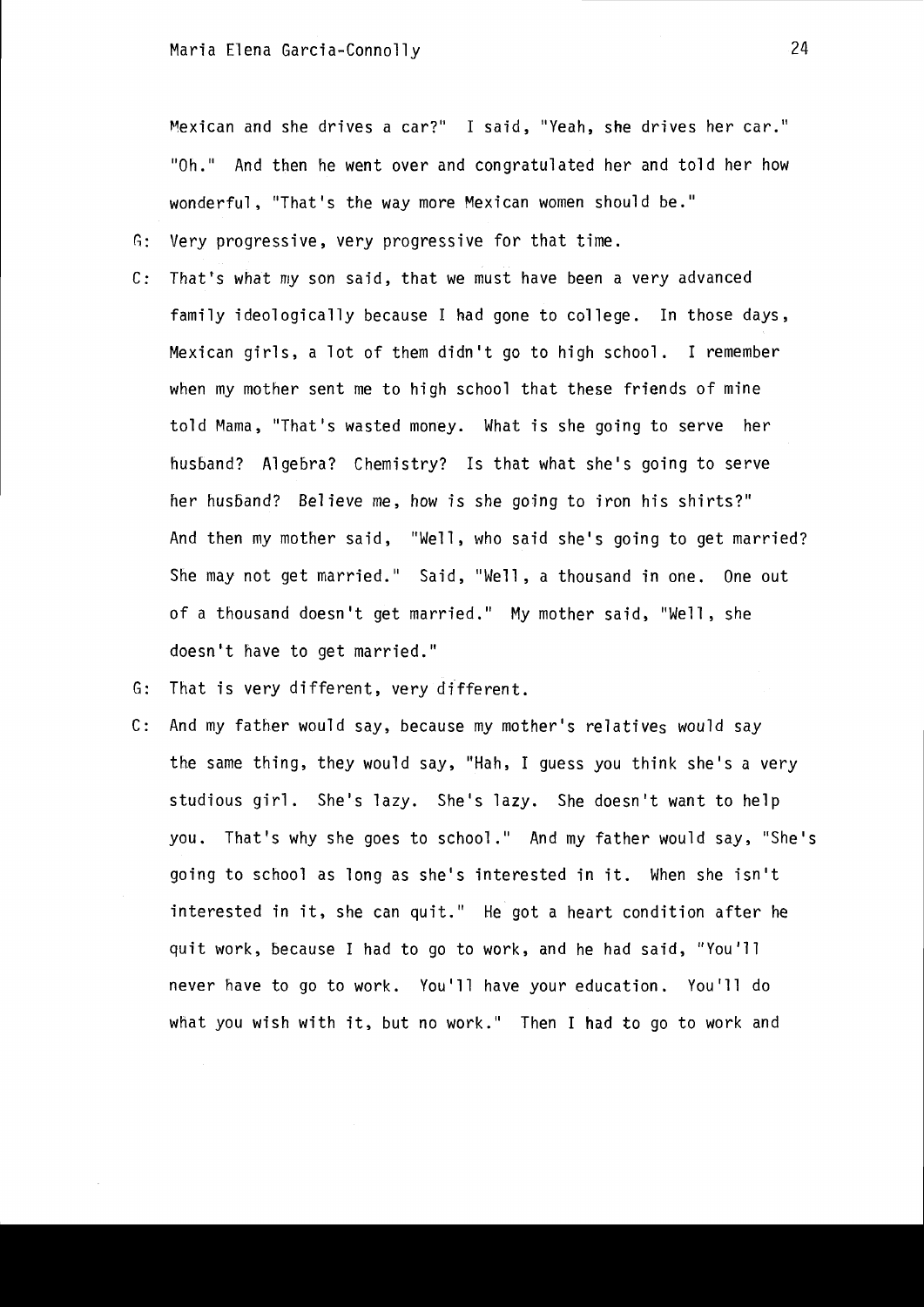support the  $\sqrt{2}$  family  $\sqrt{2}$ . And that hurt him very much. And I used to tell him, "Don't worry, Daddy. Supposing instead of sending us to school you had put away all that money, put it away, put it away. Now, you'd be living off the interest. Imagine, you're living off the interest now." (Laughter) And then he'd laugh and he'd say, "Ay, hijita; ay, hijita." And he'd pat me. It was a lot of fun. Don't think my life was sad, it was fun. (Chuckles) In the Depression. Oh, I worked. It was in '31 and '32, and clear to '37. See, I'd go to school, and then I graduated from high school and started college. The year after that, I started teaching. Do you think I quit working at the White House? No way. Saturdays I'd go work at the White House. (Chuckles) The lady there, Miss Rutherford, that was in charge of personnel was so cute. She put me right in the front. I was a hostess, really, 'cause all my friends, the teachers, would come in and say, "Hello, Elena." And I was just having the best time of my life.

G: Oh, it was just like your Saturday social.

C: Yes. And they'd have me in the jewelry and I'd put on the fancy jewels, you know, the semi-precious stones. (Laughter) "Oh, what a beautiful necklace." "Oh, it's for sale. It's \$30.00 or \$75.00 dollars," or whatever, in the Depression. And I remember once I took one of the semi-precious stones home accidentally, I had it on, a necklace, and I forgot it and took it home. I was so scared. I called Miss Rutherford's home and I said, "Miss Rutherford, this is Elena Garcia. I brought one of the necklaces home. I didn't mean to. I'll take it back Monday." She says, "Forget it Elena. Come back Saturday." The sweetest people you ever saw.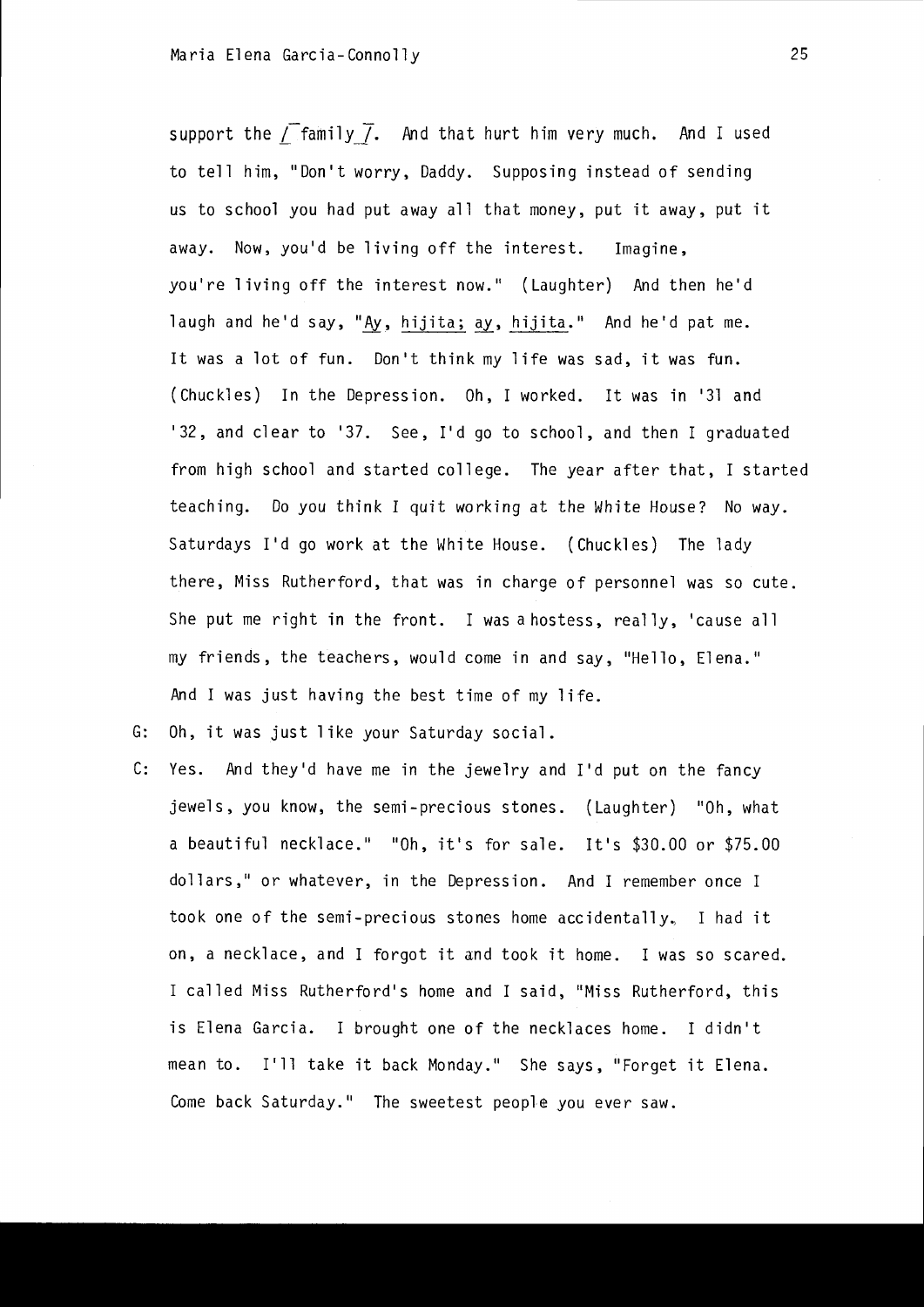- G: Now, did a lot of people go to school during the Depression?
- C: Mostly engineers, mostly engineers. I think academics, there were very few of us.
- G: Okay, Engineering, that was of of the main colleges, Academics, which would now be, I guess, Liberal Arts?
- C:  $\sqrt{\ }$ Yes.  $\sqrt{ }$
- G: And Education, was that another college in itself?
- C: That was part of the academics.
- G: What other colleges were there at that time? Or was that what Texas College of Mines was at that time, just that?
- C: *I*Ves. *I* Because they only had two years of academics. After that you had to go to the University. But after I began teaching, they kept adding years so that they put in the junior year and then they put in the senior year, then they put in the Master's.
- G: Now, what university did they go to?
- C: The kids from here? Austin, mostly Austin.
- G: Austin? U.T. Austin, okay. So, all it was primarily was a two-year college, what we would consider a two-year college now.
- C: Like a junior college. Because they had moved from El Paso High to the two years at UTEP.
- G: Oh, so it all began at El Paso High?
- C: Yes,  $\sqrt{\ }$  the  $\sqrt{\ }$  top floor.
- G: I didn't know that. That's interesting.
- C: The top floor, the fourth floor, was junior college. Big girls and big boys.
- G: Ivory tower here.